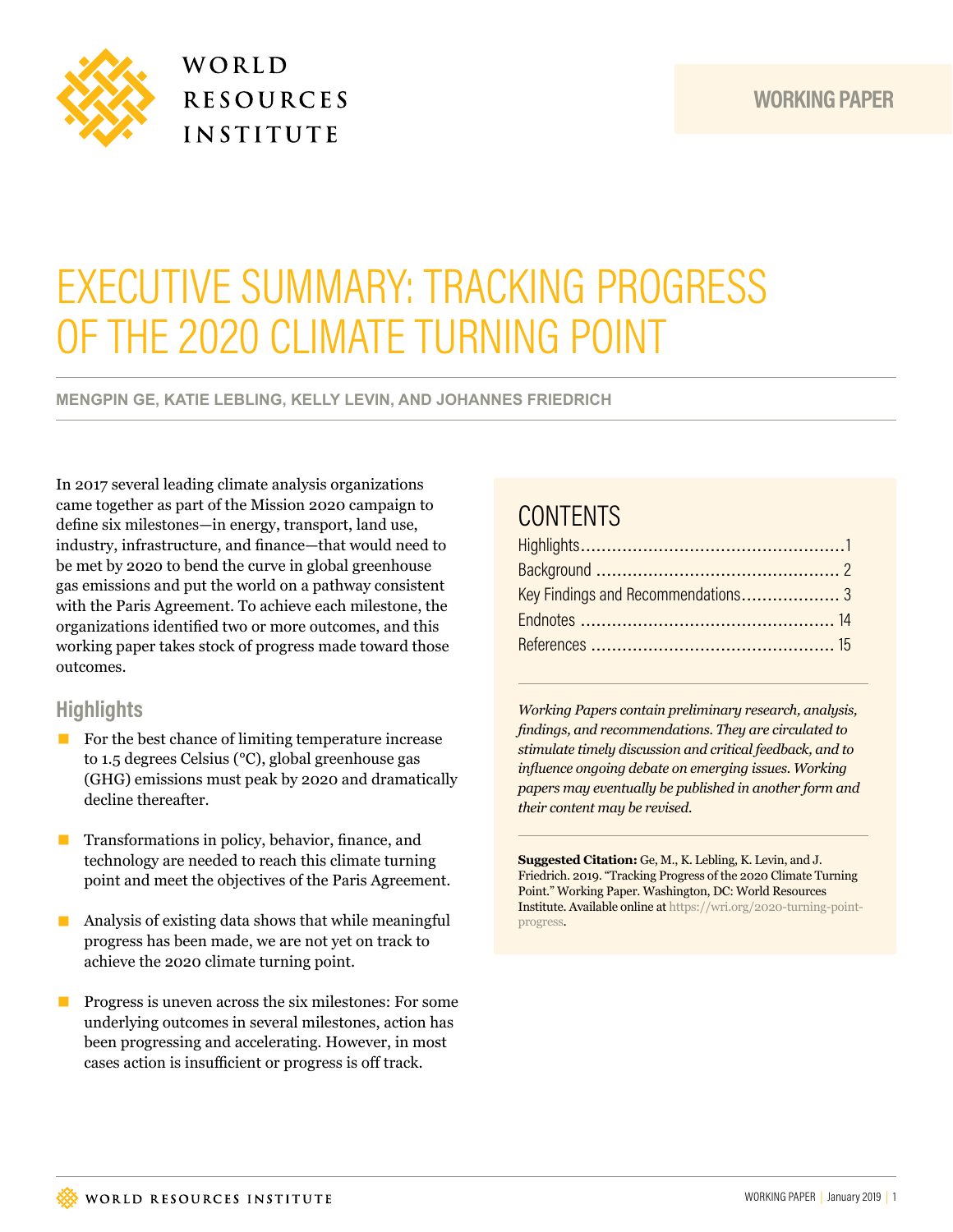#### Box ES-1 | **Six Milestones Identified in**  *2020: The Climate Turning Point*

- 1. ENERGY: Renewables outcompete fossil fuels as new electricity sources worldwide.
- 2. TRANSPORT: Zero emissions transport is the preferred form of all new mobility in the world's major cities and transport routes.
- 3. LAND USE: Large-scale deforestation is replaced with large-scale land restoration, and agriculture shifts to earth-friendly practices.
- 4. INDUSTRY: Heavy industry—including iron and steel, cement, chemicals, and oil and gas—commits to being Paris-compliant.
- 5. INFRASTRUCTURE: Cities and states are implementing policies and regulations to fully decarbonize buildings and infrastructure by 2050.
- 6. FINANCE: Investment in climate action is beyond US\$1 trillion per year and all financial institutions have a disclosed transition strategy.
- Greater transparency is needed in many areas where outdated or insufficient data exist for assessing progress.
- Governments, businesses, and finance institutions urgently need to ramp up ambition, fulfll commitments, and deliver net zero emissions by 2050.
- $\blacksquare$  Tremendous opportunities to scale up and accelerate action remain untapped across all sectors. For almost all milestones and outcomes, the opportunities must be harnessed quickly if these goals are to stay within reach.
- Under the Paris Agreement, countries have the opportunity to enhance their commitments, or nationally determined contributions (NDCs), by 2020, which can catalyze action in the short term to avoid lock-in of an emissions-intensive pathway in the longer term. These updated NDCs will in turn need to translate into changes in policy, actions, and investments.

### **Background**

**Climate change presents both tremendous challenges and opportunities. To avoid the worst climate impacts, the global community must first halt growth in GHG emissions, and then swiftly reduce emissions to reach net zero by midcentury as agreed in the Paris Agreement.** In doing so, the world can unlock multiple benefts, from new jobs and innovation to improved health and protection of ecosystems and their services, to name a few.

To reach our targets, we must frst know where we are and how big the remaining gap in action is. That's why monitoring our progress in bending the global emissions trajectory downward is of critical importance. We already know that peaking global emissions by 2020 gives us the least-cost likely chance of limiting warming to 1.5˚C by the end of the century. In 2017, the *2020: The Climate Turning Point* report took stock of what it would take to peak global GHG emissions by 2020, including transforming policy, technology, behavior, and investment (Revill and Harris 2017). A collaboration between multiple experts in the feld, the peer-reviewed report identifed six milestones across key emitting sectors that must be reached to deliver such a turning point in the world's emissions trajectory (Box ES-1). Encouragingly, the milestones that *2020: The Climate Turning Point* identifed are also desirable and achievable in the context of sustainable development and human well-being.

#### **With two years left until the end of 2020, this working paper seeks to**

- **■** assess the world's collective progress toward **achieving the six milestones that** *2020: The Climate Turning Point* **identified; and**
- **■ identify untapped opportunities for making progress toward those milestones.**

This paper takes stock of the latest available data to determine whether the global community is on track toward meeting the above milestones, what further action is needed, and the opportunities for getting ahead.

**This paper is targeted at national and subnational leaders, as well as leaders of major corporations and investors.** A secondary audience is subject experts who support such decision-makers in strengthening implementation of existing commitments, as well as increasing ambition in the future.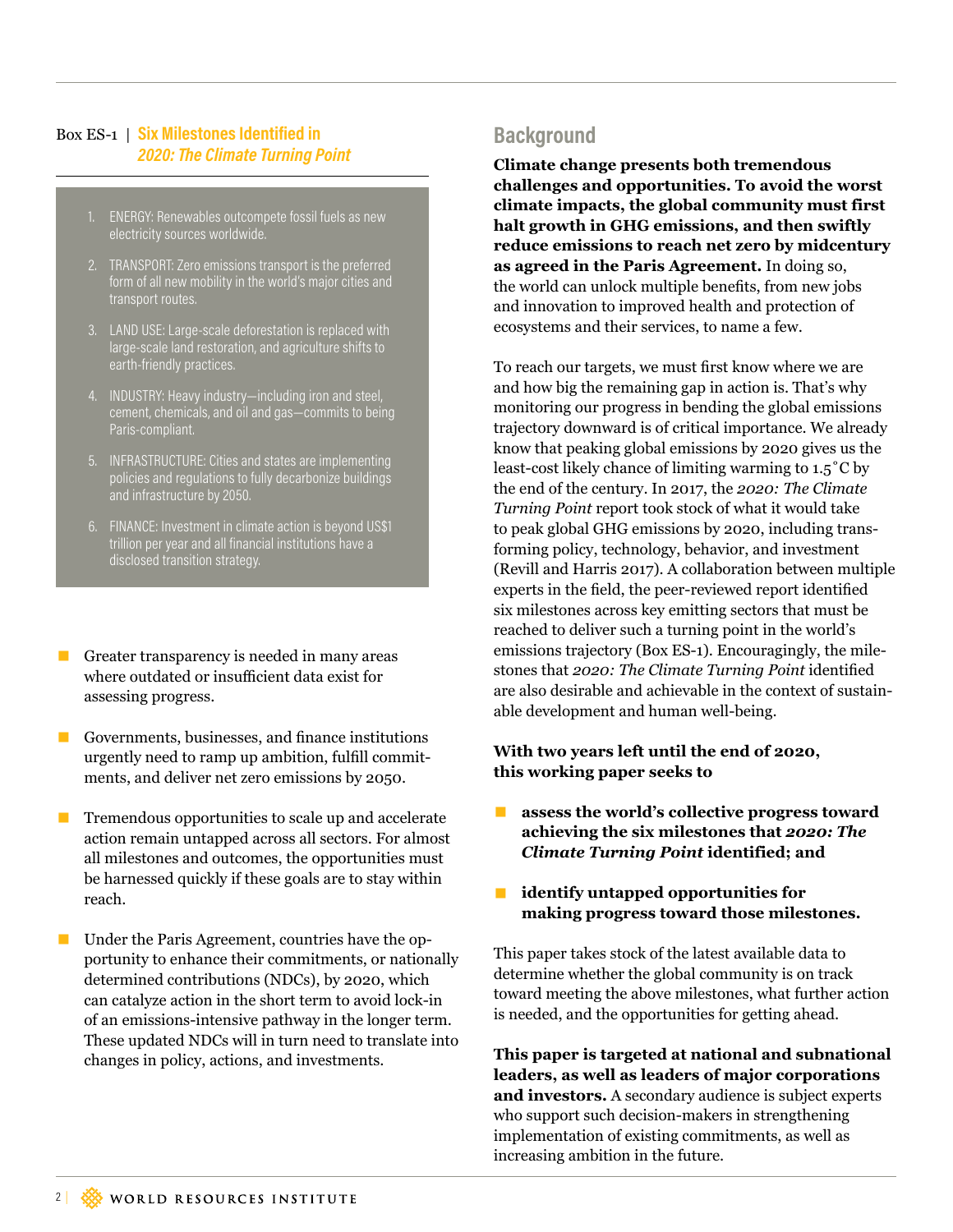### **Key Findings and Recommendations**

**This paper reaches the following conclusions:**

- **Progress is uneven across the six milestones: For some underlying outcomes in several milestones, action has been progressing and accelerating. However, in most cases action is insufficient or progress is off track (see Figure ES-1).**
- **Tremendous opportunities to scale up and accelerate action remain untapped across all sectors.** For almost all milestones and outcomes, the opportunities must be harnessed quickly if these goals are to stay within reach. Countries also have the opportunity to enhance their commitments, or nationally determined contributions (NDCs), by 2020, under the Paris Agreement, which can catalyze action in the short term to avoid lock-in of an emissionsintensive pathway in the longer term. These updated NDCs will in turn need to translate into changes in policy, actions, and investments. Related opportunities are highlighted throughout this report.
- More transparent tracking of progress is **needed across many areas.** Greater transparency and monitoring systems will allow us to more accurately track progress across all of the sector milestones. Our ability to track progress toward these milestones is limited by data availability. In some cases, there are data lags that may not accurately capture the action on the ground today, and it can take time for recent commitments to take effect. Generally, the completeness and lag in available data may distort the current evaluation of progress. In other cases, insufficient data impede any endeavor to assess progress toward reaching some milestones. Eforts are needed to increase transparency and generate necessary data to hold countries, companies, and regions accountable to achieving any individual commitments they have made that contribute to the milestones. Establishment of tracking systems can bring signifcant benefts and help identify opportunities, adjust existing plans, and guide the adoption of new actions.

Below are key fndings for each of the outcomes under the six milestones (see Figure ES-2).



#### Figure ES-1 | **Explanation of Progress Designations to Achieve the Outcomes**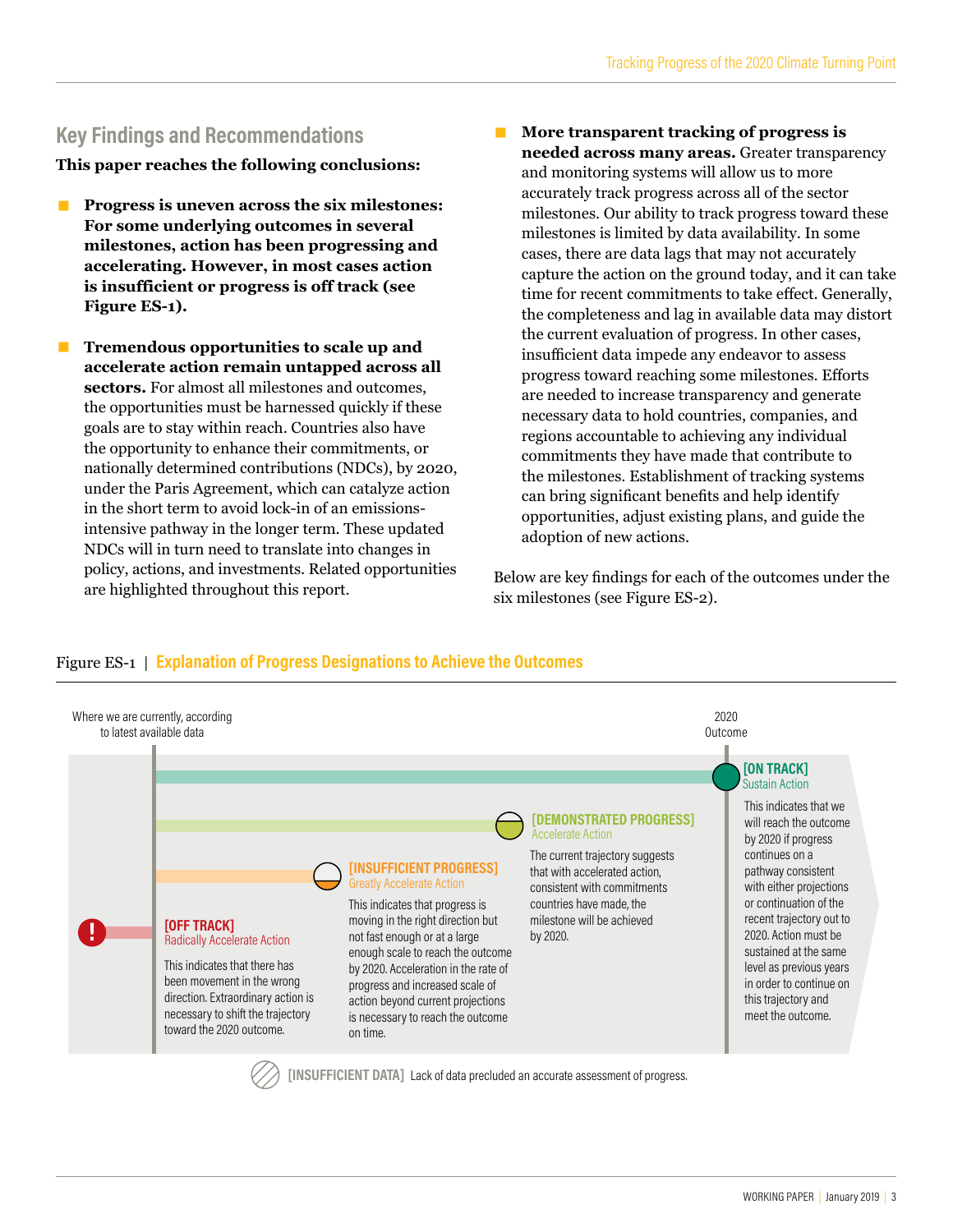#### 2020 ENERGY MILESTONE: Renewables outcompete fossil fuels as new electricity sources worldwide

The past decade has seen a remarkable shift toward electricity generation from renewable sources and away from fossil fuels, especially coal plants. This shift has been driven by rapidly declining costs and increased utilization rates of renewable generation technologies, making coal-fred power an uneconomic choice in many regions. In 2017 renewables accounted for the majority of new power-generating capacity added worldwide (IEA 2018a), a signifcant turnaround from just a decade ago. Deployment of renewables is growing fastest in developing nations, with new-build additions rising 20.4 percent year-on-year in these countries (BNEF 2018a).

Moving away from fossil fuels improves health outcomes, reduces healthcare costs, reduces climate impacts, contributes to emissions reduction goals, and provides more jobs than fossil fuels, among many other benefts (NCE 2018). The International Renewable Energy Agency (IRENA 2018a) estimates that benefts from a long-term energy transition would yield cost savings of \$6 trillion annually by 2050 just from reduced air pollution, better health, and reduced environmental damage. Achieving this milestone would mean:

Renewables make up at least 30 percent of the world's electricity supply: **[DEMONSTRATED PROGRESS]** Accelerate Action

Global renewable electricity generation reached 25 percent in 2017 and renewable energy accounted for more than two-thirds of net capacity growth added to meet new electricity demand (IEA 2018b). Combined with recent analysis that fnds renewable sources will be cost competitive with most fossil fuel power generation by 2020 (IRENA 2018b), the 30 percent share advised by the 2020 milestone is tentatively within reach if current trends accelerate. Given that past projections have typically underestimated the rapid growth of renewable energy, it is possible that projections made today could similarly underestimate future progress.

Recent shifts in renewable generation have been driven largely by cost declines, like that of solar photovoltaic (PV), which has seen an 81 percent price decline for modules since 2009 (Lazard 2018).

Private sector movement to divest from the fossil fuels, direct engagement eforts such as Climate Action 100+, commitments like those made by companies to use 100 percent renewable power through RE100 and increased interest in climate-related fnancial disclosures are all expected to help accelerate these trends. Seventeen countries were already producing more than 90 percent of their electricity from renewable sources (including hydropower) in 2017, providing a strong example of what is possible for other countries to follow (REN21 2018).

No new coal-fired power plants being built: **[INSUFFICIENT PROGRESS]** Greatly Accelerate Action

All existing coal-fired power plants are in the **process of being retired: [OFF TRACK]** Radically Accelerate Action

The growth of new installed capacity of coal-fred power plants has been slowing down globally—65 gigawatts (GW) of coal power capacity were added in 2017 compared to 107 GW in 2015 (CoalSwarm 2018). At the same time, the rate of coal retirement has increased, from around 2 GW in 2006 to more than 28 GW in 2017 (CoalSwarm 2018). Coal plant retirements have accelerated in parts of the developed world, while progress is more uneven in the developing world; however, in net terms coal capacity is still being added.

Many governments have recognized that the economics of coal power—combined with falling costs for renewable technology, national goals for climate action, preservation of air quality, and quantifcation of public health costs make new coal power economically and socially unfavorable compared to renewable energy (IRENA 2018b).

Eighty national and subnational governments and businesses have joined the Powering Past Coal Alliance (PPCA 2018), committing to phasing out coal power and supporting clean power generation. Additionally, at least 19 major banks have declined further fnancial support for new coal plants (Banktrack 2018). All told, nearly 1,000 institutional investors with more than \$6 trillion in assets have committed to divesting from fossil fuels, up from just \$52 billion four years ago (Arabella Advisors 2018).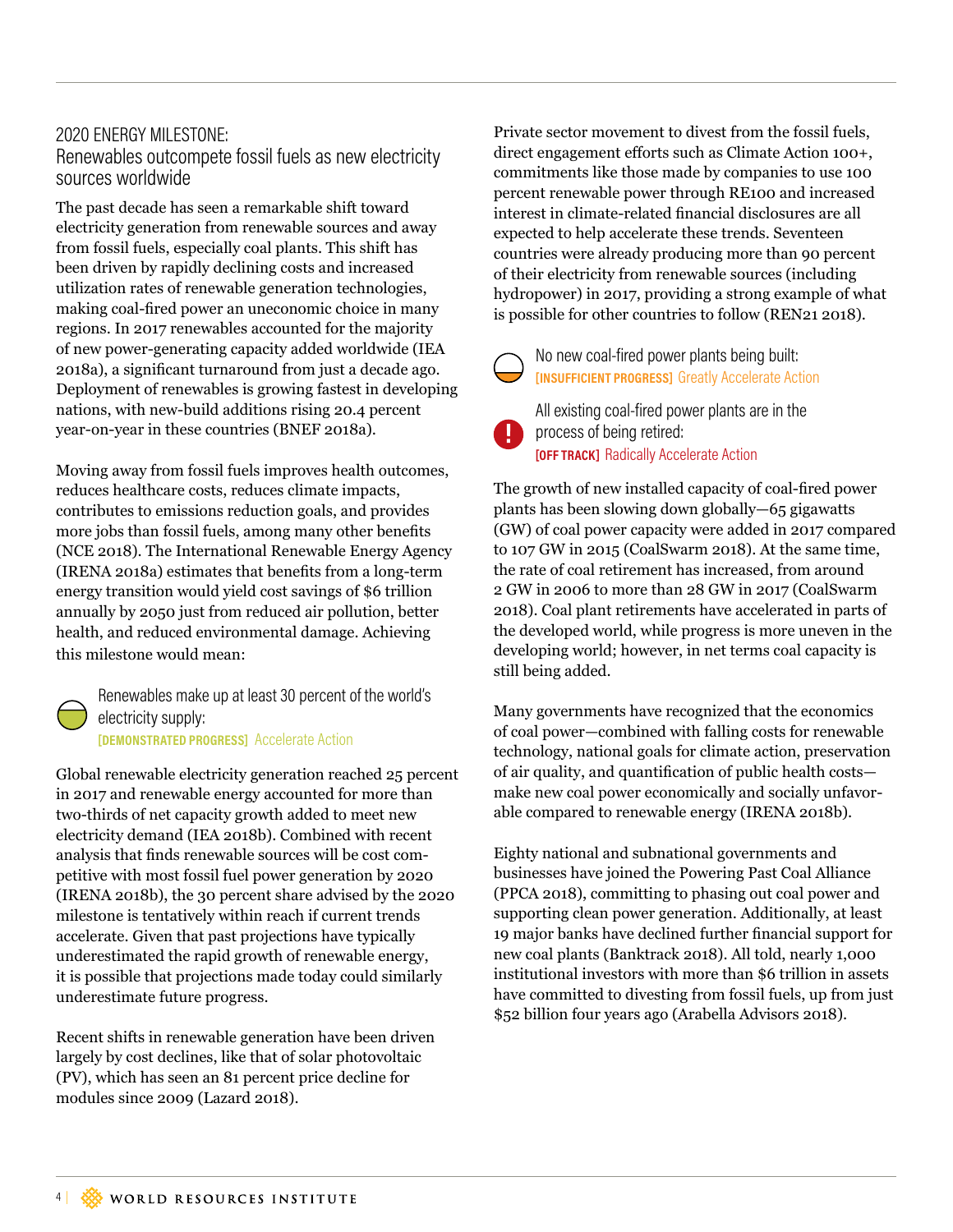### OPTIONS FOR 2020 NDC ENHANCEMENT: **ENERGY**

The energy sector has been included in virtually all NDCs, whether economy-wide targets, sectoral targets, or policies and actions. Over 130 Parties mention renewable energy actions and plans in their NDCs, and 89 include a quantitative target related to renewable energy (ClimateWatch 2018). With enhanced or updated NDCs coming by 2020, countries that do not currently have specific targets for renewable energy should consider adding them. Those with targets already outlined should increase their ambition and outline specific actions or policies to achieve these targets, including for closure of coal plants and cancellation of planned capacity, expansion of energy storage and distributed renewable energy, support of renewable energy generation, and creation of favorable conditions for continued sustainable energy transitions, through commitments to reduce fossil fuel subsidies, for example.

### 2020 TRANSPORT MILESTONE:

Zero emissions transport is the preferred form of all new mobility in the world's major cities and transport routes

Transportation accounts for over 15 percent of global emissions, with international bunker fuels responsible for an additional 3 percent (WRI 2017). In addition to being a crucial step toward meeting the goals of the Paris Agreement, transitioning to zero emissions transport brings signifcant benefts, including lowering levels of particulate matter, which leads to improved air quality and the prevention of premature deaths. Achieving this milestone would mean:

Electric vehicles account for 15–20 percent of new car sales globally: **[INSUFFICIENT PROGRESS]** Greatly Accelerate Action

Global annual sales of electric vehicles (EVs) grew exponentially—by 54 percent—in a single year, reaching a record of 1.1 million in 2017 (IEA 2018c), with 4 million EVs on the road in 2018 (BNEF 2018b). However, the share of EVs in global sales of new vehicles was just 1.4 percent, and EVs are projected to only account for 3 percent of new car sales in 2020 (BNEF 2018c), falling very short of the outcome.

Announcements and targets have been made by 66 countries, 71 cities or regions, and 48 companies toward phasing out internal combustion engines and shifting to additional zero emissions vehicles. Twenty-three automobile manufacturers have also been introducing electric car models and EV sales targets (SLoCaT 2018). Many new EV commitments have been made in the last year, such as the Zero Emissions Vehicle (ZEV) Challenge by over 60 partners, including subnational states and regions, businesses, and cities. Additionally, strong policy signals, such as those sent in China and Norway, have shown that it is possible to boost EV sales signifcantly.

Heavy-duty vehicle eficiency standards are 20 percent higher across all major economies; transport routes in major cities are operated with zero emissions modes: **[INSUFFICIENT PROGRESS]** Greatly Accelerate Action

Reduction in the average fuel consumption of new heavyduty vehicles (HDVs), through various areas of efficiency improvement, can save millions of barrels of oil per day, in addition to saving emissions (GFEI 2017). Yet only 50 percent of HDV sales are covered by fuel economy and emissions standards (IEA 2017a), and only fve countries have HDV fuel economy regulations in place. While more major economies are now considering such regulations, we are not on track to achieving efficiency standards for HDVs that are 20 percent higher across all major economies.

Regarding zero emissions transport routes, pioneering leaders from 26 cities, with a combined population of over 125 million, have joined the C40 Fossil-Fuel-Free Streets Declaration (C40 2018a), which could drive demand for electric HDVs. Modal shift to rail freight also provides an alternative to heavy duty vehicles. Action needs to be rapidly accelerated if the outcome is to be reached. Realizing such an outcome lessens air pollution and brings significant health benefits.

Public transport doubles its market share: **[INSUFFICIENT PROGRESS]** Greatly Accelerate Action

In 2015, the share of public transport of trips taken globally was 19 percent, falling short of the 32 percent outcome (the goal to double 2005 market share). The share also difers signifcantly by region, ranging from 7 percent in North America, 22 percent in Latin America, and over 27 percent in Africa (OECD 2017). Action to reach this outcome needs to be accelerated if it is to be met in 2020.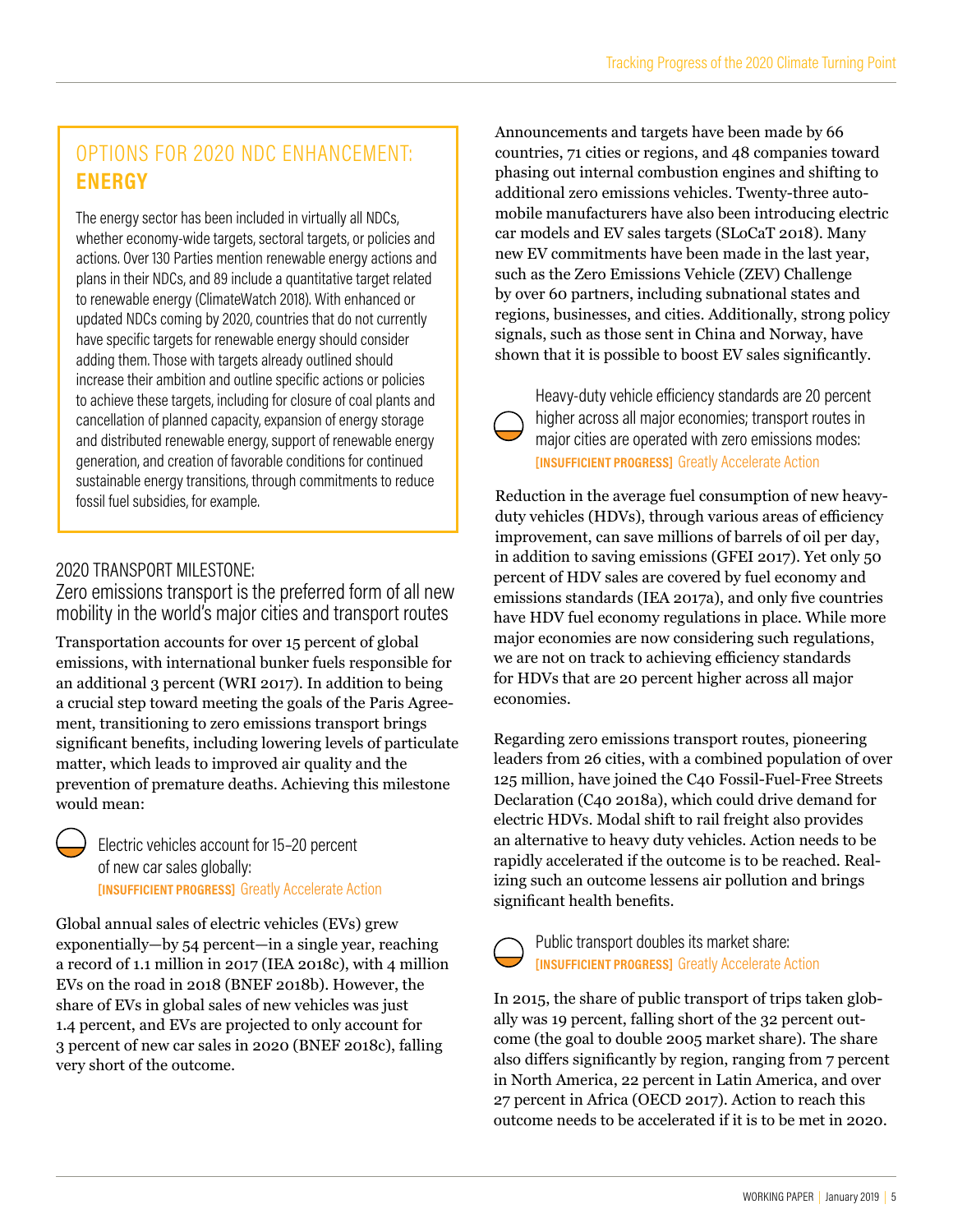Providing convenient access to public transportation improves road safety, assists vulnerable populations, and saves millions of barrels of oil. It also improves access to employment opportunities and expands the supply of urban land, thereby driving down housing costs (NCE 2018).



The aviation sector reduces total emissions per kilometer traveled by 20 percent below 2013 levels: **[INSUFFICIENT PROGRESS]** Greatly Accelerate Action

Energy intensity, which was used in this report to calculate trends in emissions intensity given a lack of data, has fallen by 4.5 percent between 2013 and 2015. An accelerated rate is needed to reach 20 percent reduction by 2020.

Members of the International Air Transport Association (IATA) and the International Civil Aviation Organization (ICAO) recently announced new initiatives to reduce emissions and improve efficiency, which can be built upon.



The shipping sector announces plans for market measures or other instruments to eliminate emissions from their sector: **[ON TRACK]** Sustain Action

The International Maritime Organization (IMO) recently announced its initial strategy for reducing carbon emissions at least 50 percent by 2050 compared to 2007 levels, for phasing out emissions in this century, and for putting itself on a trajectory consistent with Paris Agreement temperature goals (IMO 2018). Additionally, Maersk, the world's biggest shipping company, announced a goal to be carbon-neutral by 2050.

### OPTIONS FOR 2020 NDC ENHANCEMENT: **TRANSPORT**

One hundred and seven NDCs include transportation actions targeting fleet eficiency, fuel use, transit-oriented planning, and more. Thirty-two NDCs include public transportation actions, 6 mention actions on aviation, and 4 include maritime emissions. Thirty-six NDCs include quantified mitigation targets for transport, of which 13 specify emissions-reduction targets. Seven include targets for public transport, and 5 for electric vehicles (ClimateWatch 2018). Countries should specify further transport actions, including regarding aviation and maritime shipping at the national level, and increase the stringency of existing targets.

These plans would beneft from being further formalized through transparent data collection eforts such as the IMO's data collection system, complemented by concrete actions to achieve goals even earlier. In addition, countries can adopt initiatives and actions that complement and facilitate IMO action.

#### 2020 LAND USE MILESTONE:

Large-scale deforestation is replaced with large-scale land restoration, and agriculture shifts to earth-friendly practices

Reducing deforestation and degradation, accelerating restoration, and boosting crop and pasture yields to increase food production, without further agricultural land expansion, are critical for reducing emissions and maintaining ecosystem services. However, at present, land use—both agriculture and forests—is a major contributor to global GHG emissions. Achieving this milestone would mean:

> The world's nations, civil society institutions, and corporations act to end net deforestation by the 2020s, putting us on a path to reducing emissions from forestry and other land use 95 percent below 2010 levels by 2030:

Net natural forest loss **[INSUFFICIENT PROGRESS]** Greatly Accelerate Action

Gross tree cover loss **[OFF TRACK]** Radically Accelerate Action

Net natural forest loss has declined in recent years while gross tree cover loss has increased (FAO 2018; Hansen et al. 2018). Net numbers count naturally reforested areas as offsetting forest loss in another location, whereas gross tree cover loss counts regrowth and loss separately. Looking just at net numbers can be misleading since forest loss in one place cannot always be counted as equivalent to regrowth in another. A more careful examination of the drivers and locations of gross forest loss shows we are not moving in the right direction regarding deforestation as a whole, even though net natural forest loss is declining. Refecting the diference between net and gross numbers, net emissions from deforestation have declined to just over 3 gigatons of carbon dioxide equivalent (GtCO<sub>2</sub>e) in 2016 (FAO 2018), while gross emissions have increased.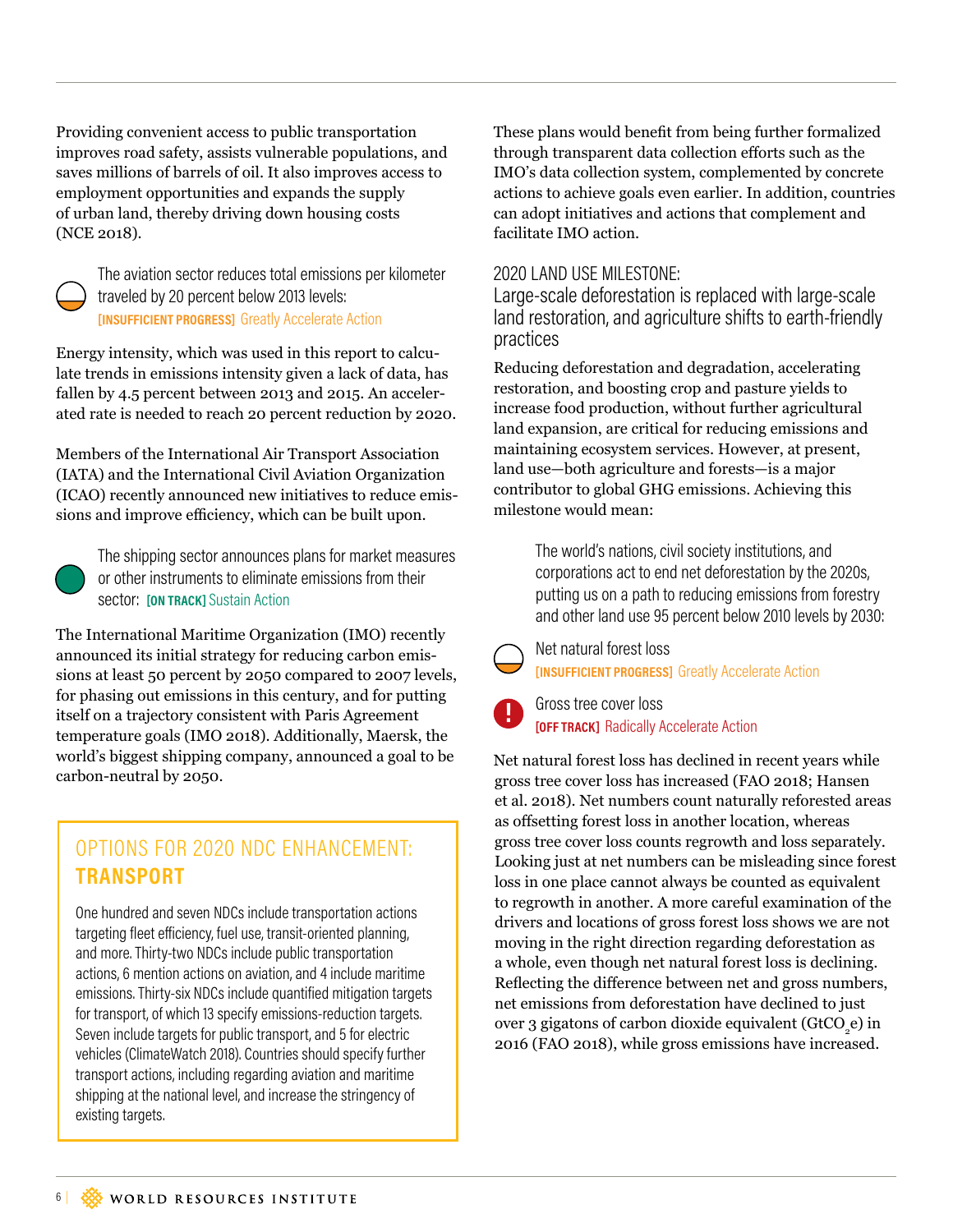Forests provide critical ecosystem services, including protection from extreme disasters such as foods and droughts, provision of food and fber, and protection of biodiversity. If further deforestation is avoided, the global economy would be boosted by at least US\$40–80 billion per year (NCE 2018).

Nearly 500 companies have committed to reducing or eliminating supply-chain driven deforestation by diferent target dates (Supply Change 2018). Among companies with exposure to commodities in their supply chains, those with commitments account for at least twice the revenue of those without (Donofrio et al. 2017).

Restore and conserve at least 150 million hectares of degraded land, enhancing biodiversity and building ecosystem resilience: **[INSUFFICIENT DATA]**

Under the Bonn Challenge—a global effort to bring 150 million hectares (Mha) into restoration by 2020—32 national and subnational actors have thus far committed to restoring 94 Mha. While progress has only been assessed in six jurisdictions so far, analysis shows that less than half of the committed hectares has been restored (23.2 Mha restored of 53.2 Mha pledged among those six countries) (IUCN 2017). As comprehensive data to track progress across all jurisdictions have yet to be collected and published, these values are underestimating progress to date, but the subset of data currently available shows we may not be on track to reach the 2020 milestone.

Restoration can provide new income streams that could boost smallholders' incomes in developing countries by \$35–50 billion per year within the next 15 years (NCE 2018). It is estimated that meeting the adopted 150 Mha restoration outcome alone would bring \$85 billion per year in net benefts (Ding et al. 2017).

> Ramp up the implementation of sustainable agricultural practices that reduce CO $_{\textrm{\tiny{2}}}$  emissions, increase CO $_{\textrm{\tiny{2}}}$  removals, and halt the growth in non-CO $_{_2}$  emissions:

Practices to reduce CO<sub>2</sub> and non-CO<sub>2</sub> emissions: **[OFF TRACK]** Radically Accelerate Action

Practices to increase CO $_{\tiny 2}$  removals: **[INSUFFICIENT DATA]**

Direct emissions from agriculture, of which nearly all are non-CO<sub>2</sub> emissions, have increased from 4.6 GtCO<sub>2</sub>eq in 2000 to 5.3  $\rm GCO_2$ eq in 2016. Indirect emissions from agriculture, which include  $\mathrm{CO}_2$  emissions, are counted in other sectors and not tracked in this report. While some eforts to enhance carbon removals on farms, through soil management or cover cropping, are starting to take shape, global data tracking uptake are not available. To halt growth in direct agricultural emissions by 2020, progress must be greatly accelerated to bend the trajectory of agricultural emissions downward (FAO 2018).

On the supply side, focusing on increasing agricultural productivity without expanding land can yield direct benefts while lessening the impact on forests, and initiatives like 4 per 1000 are working to improve soil quality. On the demand side, initiatives like Champions 12.3 and shifting diets are aimed at reducing growth in demand for agricultural products and providing a foundation for scaling up action in this sector. Additionally, over 40 companies involved in the food supply chain have committed to science-based targets to reduce their emissions (SBT 2018).

### OPTIONS FOR 2020 NDC ENHANCEMENT: **LAND USE**

Over 150 NDCs consider land use–related mitigation options, such as reforestation or afforestation, under their GHG reduction targets, with 124 referencing ongoing or planned eforts in the forest sector; however, only 58 of those include quantitative forest sector targets (ClimateWatch 2018).

As countries enhance or update NDCs by 2020, they should strengthen their commitments around forests and land use by laying out specific quantitative targets or by strengthening existing quantitative targets through enhancing ambition and/or specifying policies or actions to create the conditions for achieving those targets, including mobilizing finance to protect forested areas or improving monitoring programs to track impact.

For agriculture, governments can commit to reforming ineficient and environmentally harmful agricultural subsidies and to aligning fiscal and policy incentives to encourage earthfriendly agriculture, among other solutions. Investments in smallholders could spare millions of hectares from deforestation (WEF 2017).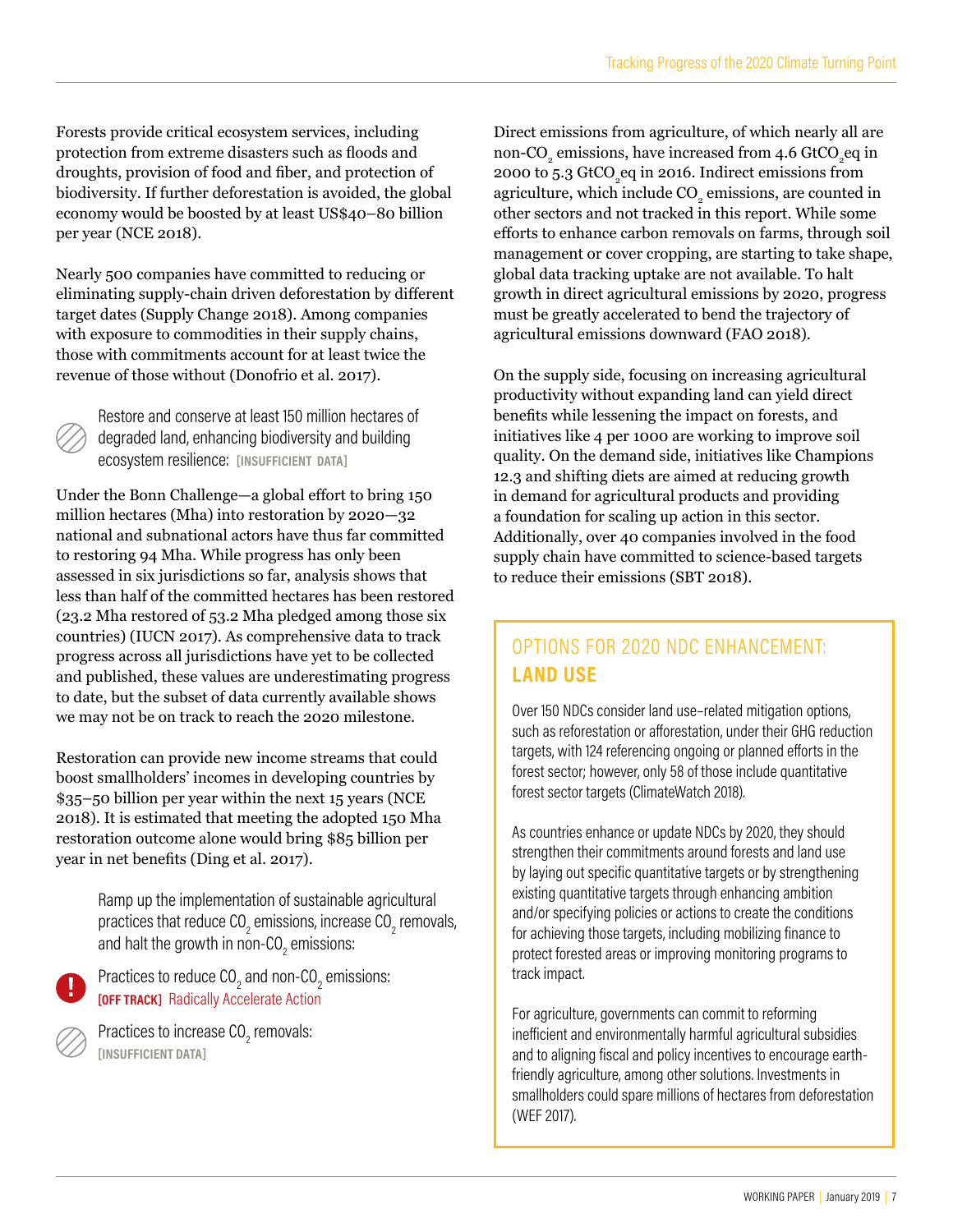#### 2020 INDUSTRY MILESTONE:

Heavy industry—including iron and steel, cement, chemicals, and oil and gas—commits to being Pariscompliant

Heavy industries, such as iron and steel, cement, chemicals, and oil and gas, are energy intensive and collectively responsible for around a quarter of global CO<sub>2</sub> emissions (IEA 2018c). Emissions from industrial processing itself has increased almost twofold compared to 1990 levels (Gütschow et al. 2018), although the rate of growth has slowed in recent years (IEA 2018c). If no further actions are taken, emissions from the industrial sector are expected to continue to increase to over 17 percent higher than 2016 levels in 2050 (IEA 2017b).

Mitigation opportunities, however, exist on many fronts. Recent analysis has found that it is technically and economically feasible for chemicals, steel, and cement to reach net zero emissions by midcentury at a cost of less than 0.5 percent of global gross domestic product (ETC 2018). Achieving this milestone would mean:

> Heavy industry firms have developed, published, and begun implementing roadmaps for their transition to a decarbonized economy in 2050:

Heavy industry firms have developed and published roadmaps: **[INSUFFICIENT PROGRESS]** Greatly Accelerate Action

Heavy industry firms have begun implementing roadmaps: **[INSUFFICIENT DATA]**

Various international efforts are under way to support companies, including heavy industry frms, in setting short- and long-term goals and related planning. For example, nearly 300 heavy industry companies<sup>1</sup> in the industrial, materials, and energy sectors have registered 677 cooperative and individual actions in the Global Climate Action portal of the United Nations Framework Convention on Climate Change (UNFCCC 2018), committing to various initiatives such as Science Based Targets (SBTs), the Low Carbon Technology Partnerships initiative (LCTPi), and RE100 for 100 percent renewable power, among others. Roadmaps with clear timelines and milestones, coupled with transparent systems to track progress, can support implementation and realization of the commitments.

Increased energy and material efficiency of heavy industry processes also bring benefts such as energy savings, reduced production costs, and increased jobs. Technology innovations also can bring new economic opportunities and environmental benefts (NCE 2018).

Heavy industries are increasing their energy, emission, and material eficiencies and are on a trajectory to halve emissions by 2050 using science-based targets: **[INSUFFICIENT PROGRESS]** Greatly Accelerate Action

Positive steps have been taken in heavy industries. For example, the global carbon intensity of cement production leveled off between 2014 and 2016 (IEA 2018c). By deploying energy and material efficiency measures and best available technologies, emissions could be kept at a level below current levels through 2060 (IEA 2017b). For a trajectory to halve emissions by 2050 and to reach a Paris-compliant scenario, or limit warming even lower, switching to low-carbon fuels and innovative low-carbon technologies such as low-carbon hydrogen generation, solar thermal for alumina refning, and carbon capture and sequestration (CCS) will be needed in the longer term (IEA 2017b). Those innovative technologies are at various stages, ranging from under research and development to commercially available. Advancing those technologies and making them available in the long-term require signifcant investment in research, development, demonstration, and deployment, as well as a policy push to remove institutional barriers in the short term.

### OPTIONS FOR 2020 NDC ENHANCEMENT: **INDUSTRY**

Around 40 NDCs include actions and plans in relation to heavy industries, such as cement, chemicals, iron, and steel. Only 15 NDCs include quantitative targets related to heavy industry, such as reductions in the sector's emissions and increased share of additives in cement production (ClimateWatch 2018). While companies have a major role to play in decarbonizing heavy industries, momentum can be created and complemented by specifying actions and policies in NDCs. Countries should drive accelerated actions by nonstate actors in heavy industry sectors, advancing policies such as carbon pricing material and eficiency mandates.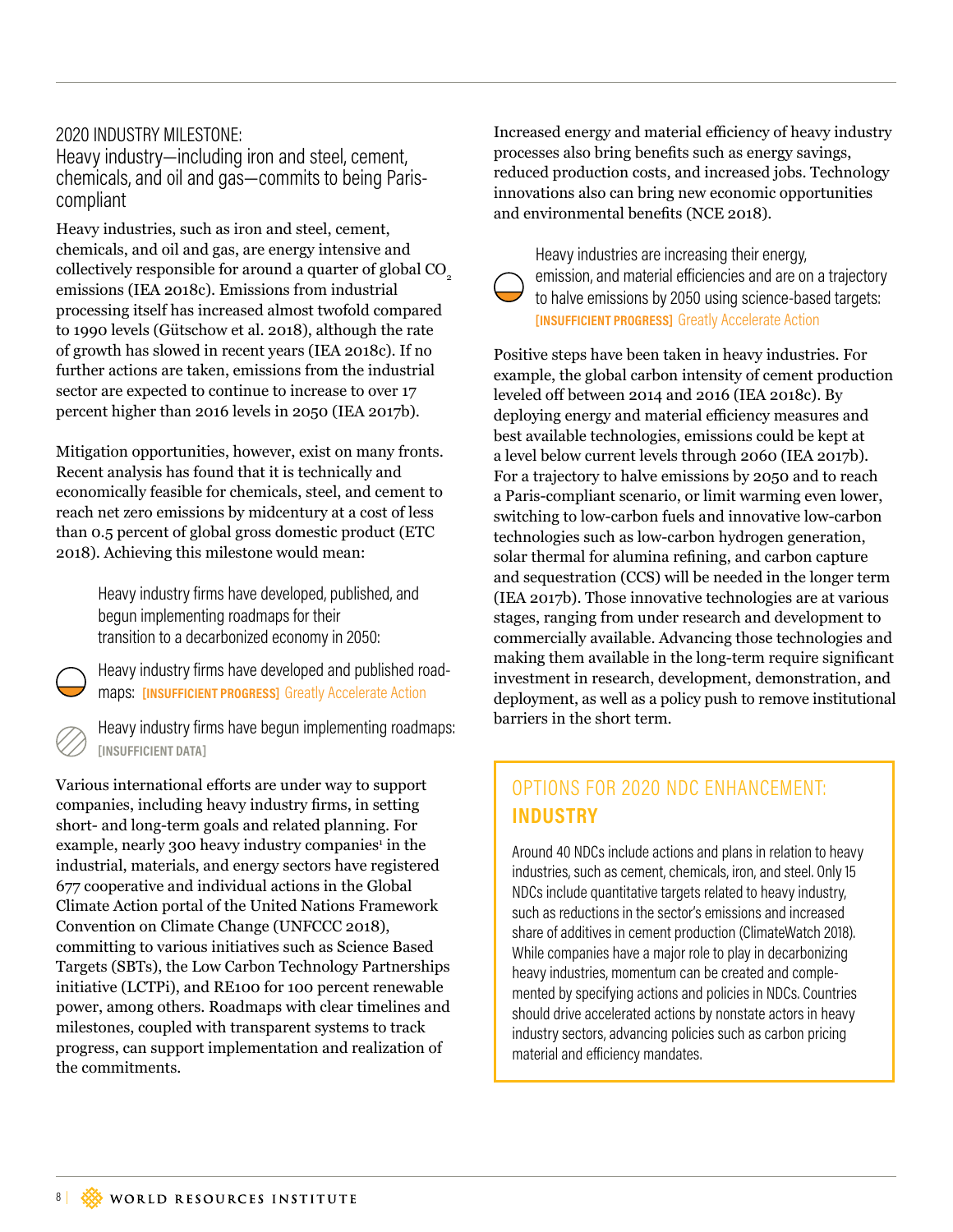In addition, 26 heavy industry companies have committed to establishing science-based targets (SBT 2018), and 5 of these have approved targets.<sup>2</sup> No sufficient public accessible data exist to assess the magnitude of those targets, such as the share of emissions in the industry sector by those companies, or how they add up and compare to a trajectory of halving emissions by 2050.

### 2020 INFRASTRUCTURE MILESTONE:

Cities and states are implementing policies and regulations to fully decarbonize buildings and infrastructure by 2050

Infrastructure construction and operation, including electricity generation and distribution, industry, buildings, and transport systems, account for 70 percent of global GHG emissions (World Bank 2018a). Investing in lowcarbon infrastructure can help mitigate GHG emissions, reduce air pollution, and improve traffic congestion. Expansion of infrastructure related to adaptation, such as seawalls and food protection, will also help increase climate resilience and reduce vulnerability.

Cities and states have been increasingly making commitments toward decarbonizing infrastructure and buildings (C40 2018b). Over 9,000 cities registered actions on the UNFCCC's Global Climate Action portal (UNFCCC 2018). More than 70 mayors have committed to developing and implementing climate action plans by 2020 and to becoming emissions-neutral by no later than 2050. While these commitments extend beyond just buildings and infrastructure, many of them include related actions. Additionally, 815 cities signed the One Planet Charter (Global Covenant of Mayors 2018) to reinforce their commitments and take continued actions to reach zero emissions buildings and zero waste objectives. National governments will also play an important role in policy development, fnance, capacity building, and other measures to build an enabling environment for further action. Achieving this milestone would mean:

At least \$300 billion is invested annually to support infrastructure decarbonization, in addition to the necessary \$6 trillion in annual business-as-usual infrastructure: **[INSUFFICIENT DATA]**

Investment in low-carbon infrastructure is likely not commensurate with what is needed to meet the 2020 outcome. In 2017, the multilateral development banks (MDBs) reached a record high of \$32.5 billion in climate finance,<sup>3</sup> a 20 percent increase from the previous year.

Those same projects also attracted cofnancing of over \$50 billion (MDBs 2018), of which approximately \$11.5 billion was dedicated to infrastructure fnancing (Meltzer 2018). There are not enough data to know how much investment occurred beyond the MDBs, making it impossible to assess progress. However, if the MDBs are a signifcant percentage of fnance to support infrastructure decarbonization, progress may very likely be insufficient. Developed countries are encouraged to fulfill their international pledges, and the private sector will need to increase investment while public fnancing continues to de-risk those projects.

Investing in sustainable infrastructure is not necessarily costly and can be achieved without compromising economic development (NCE 2014). Failure to invest in low-carbon technologies for infrastructure can cause lock-in to a higher emissions pathway as these assets have long lifespans.

New buildings are built to zero or near-zero energy standards: **[INSUFFICIENT PROGRESS]** Greatly Accelerate Action

The number of zero energy buildings has been growing exponentially, with over 700 percent more since 2012 in the United States and Canada. However, highperformance buildings such as near-zero energy buildings account for less than 5 percent of construction in most markets today (IEA 2018c), and still well less than 1 percent of the global building stock (Laski and Burrows 2017).

However, there has been movement recently. For example, the World Green Building Council's Net Zero Carbon Building Commitment (WorldGBC 2018) has 44 signatories from cities, regions, and businesses,4 committing to all new buildings reaching net zero operating emissions by 2030 and all buildings operating at net zero carbon by 2050.



At least 3 percent of the world's existing building stock, on average, is upgraded to zero or near-zero emissions structures annually: **[INSUFFICIENT DATA]**

Existing buildings were retroftted at an annual rate of around 1–2 percent as of a few years ago (GABC 2016). If this rate has remained unchanged, then retrofts will need to accelerate to 3 percent annually and increase the stringency of upgrades to meet net zero emissions standards to reach 100 percent of zero energy buildings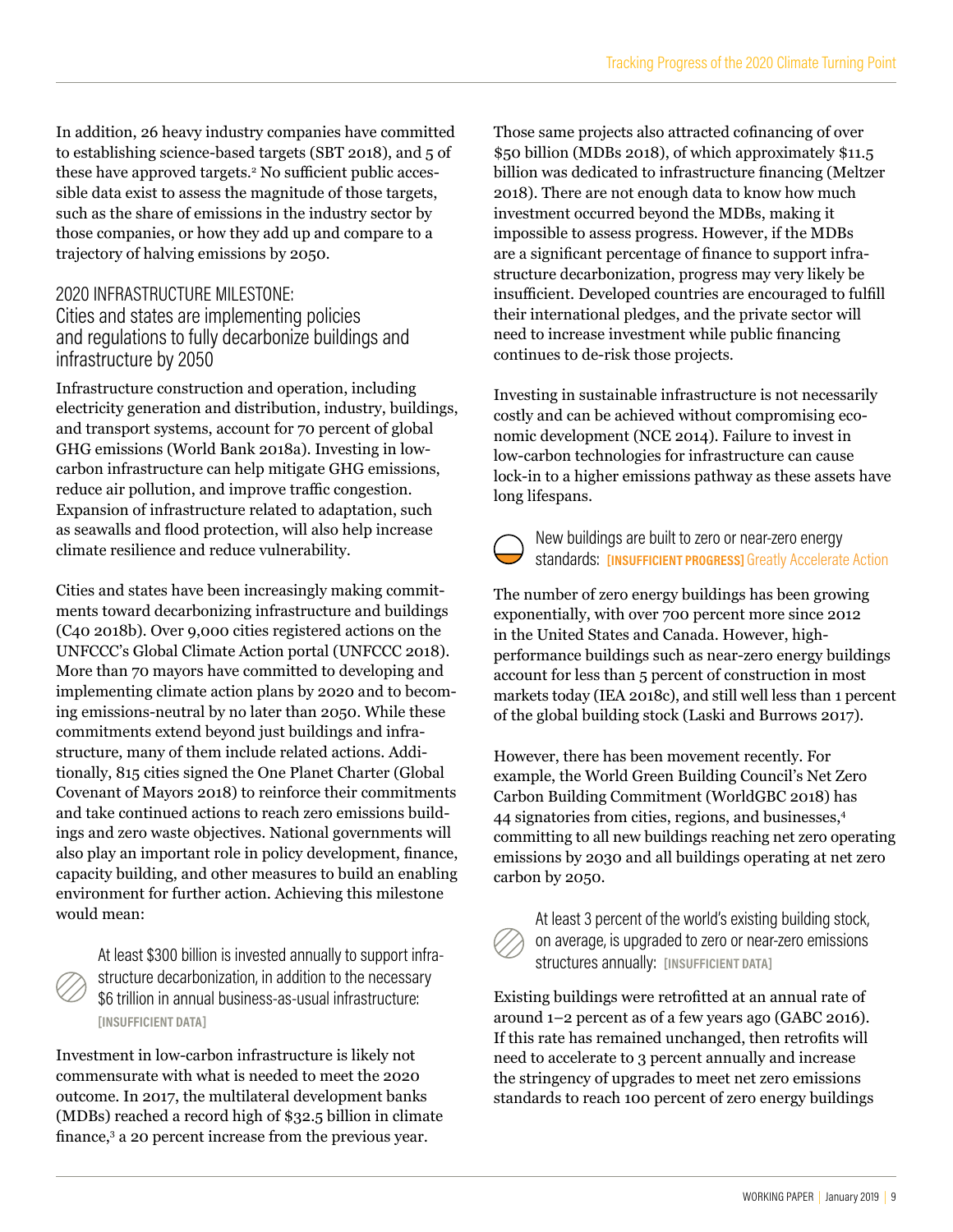in 2050. Less than a third of countries had introduced mandatory building energy codes or building energy certifcations in 2017, and only 18 countries have building codes targeted at the existing building stock (IEA 2018d). No publicly available data source has been found to provide a more recent and accurate estimate of the current retrofit rate of the world's existing building stock.

### OPTIONS FOR 2020 NDC ENHANCEMENT: **INFRASTRUCTURE**

Over 130 NDCs mention the building sector, and 45 of these put forward building-related plans and actions, with 38 including plans and policies that address building eficiency. Only 13 NDCs list specific quantitative mitigation targets such as emissions reductions and demand–side eficiency in buildings (Climate-Watch 2018). Countries should include or complement existing policies in their future NDCs. Furthermore, mentioning more specific actions, targets, and technologies in NDCs—such as new building codes, building envelope improvement, and enhanced heating and cooling eficiency—that are crucial for decarbonizing buildings would create a clearer path for achieving those ambitions.

#### 2020 FINANCE MILESTONE:

Investment in climate action is beyond \$1 trillion per year and all financial institutions have a disclosed transition strategy

Access to sufficient financing is a prerequisite for scaling mitigation and adaptation action. Public fnancing for climate has been growing over time and will need to sustain and even accelerate that growth going forward. Private investment also needs to be scaled up and better aligned with climate objectives.

There has been growing interest from the private sector in greater transparency around the climate risks of investments as these risks become more apparent and the opportunity for new and innovative instruments expands. Achieving this milestone would mean:

> Invest at least \$200 billion of public and \$800 billion of private resources in climate action each year:

Public: **[ON TRACK]** Sustain Action

Private: **[INSUFFICIENT DATA]**

In 2016, global investment to tackle climate change covering only a portion of the global flows due to data gaps—is estimated to have totaled between \$455 billion<sup>5</sup> and \$681 billion, with the high estimate including investment in energy efficiency<sup>6</sup> (Oliver et al. 2018; Watson et al. 2018). While it is possible the \$1 trillion outcome will be reached by 2020, especially the public fnance component, lack of complete data will make it difficult to tell.

A number of recent initiatives and commitments by both private and public sector entities point to a growing pool of green fnance. This growth will need to accelerate to sufficiently finance the transition to a Paris-compliant economy.



#### Increase the amount of philanthropic funding for the climate movement tenfold from 2016 levels: **[INSUFFICIENT PROGRESS]** Greatly Accelerate Action

Twenty-nine philanthropies came together at the Global Climate Action Summit (GCAS) in September 2018 to announce a \$4 billion commitment toward climate action over the next fve years—the largest commitment ever to climate philanthropy (ClimateWorks 2018). While it falls short of a tenfold increase from 2016 levels, which would be at least \$2.6 billion each year,<sup>7</sup> this commitment still represents a signifcant acceleration in giving compared to recent years. It also does not represent all philanthropic giving toward climate.

In line with the growing commitment to climate evidenced by the \$4 billion pledge, a survey of 10 major foundations in the United States and Europe, representing more than \$240 million in climate funding per year, found that the majority of foundations have increased their focus on climate and will continue to do so (Foundation Center 2018). Nearly 200 major foundations have also committed to divesting from coal or all fossil fuels (Fossil Free 2018).



Multiply the green bond market annual issuance tenfold from 2016 levels: **[INSUFFICIENT PROGRESS]** Greatly Accelerate Action

Growth in green bond issuance has been strong over the past fve years, increasing from less than \$12 billion in 2013 to \$162 billion in 2018. While 2018 saw a leveling off in this growth as compared to 2017, the overall trend refects strong and growing interest. However, this pace of growth is not fast enough to reach the \$810 billion outcome by 2020 (which would represent a tenfold increase over 2016 levels of \$81 billion).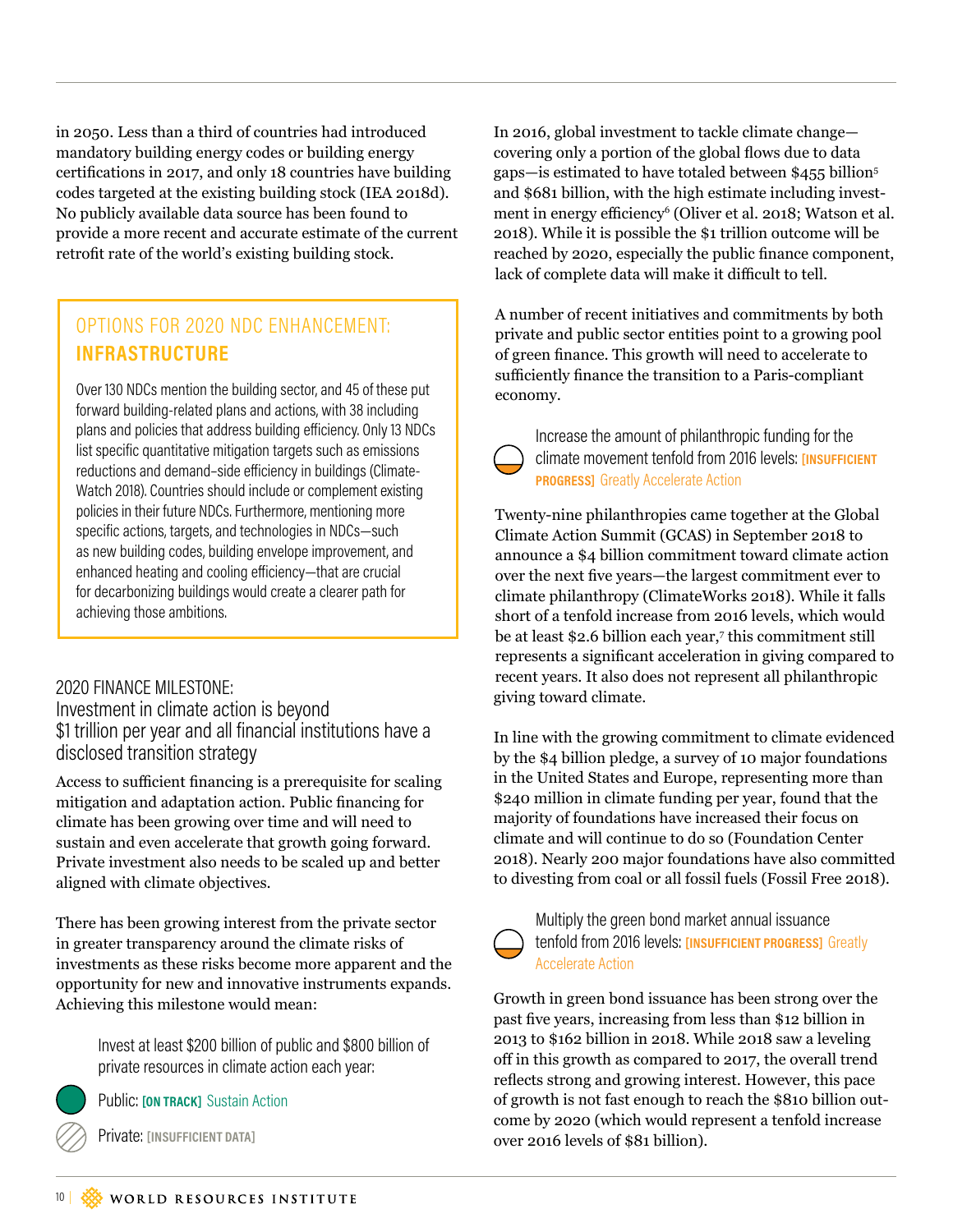For issuers, green bonds provide a means to raise fnance for climate friendly projects; for investors, they provide a clear indication of climate consideration as well as increased transparency of the projects and their impact.

In addition to labeled green bonds, there is a larger universe of more than \$1 trillion in outstanding bonds from issuers who derive most (75–95 percent) of their revenue from climate-aligned projects, indicating strong potential for expansion of labeling, as well as growth in overall issuance (CBI 2018).

Institutions disclose climate-related financial risks and that credit ratings fully incorporate them: **[INSUFFICIENT DATA]**

Over 500 companies and other organizations with a combined market capitalization of nearly \$8 trillion have pledged to support the recommendations of the Task Force on Climate-Related Financial Disclosures (TCFD 2018) since they were published in 2017, and more than 1,000 companies already disclose information on physical or fnancial risks aligned with TCFD recommendations (CDP and CDSB 2018). Investor demand for credit rating agencies to take environmental, social, and governance risks into consideration is increasing (PRI 2017), and credit rating agencies are increasing their focus on environmental risks, but data are not available to track progress in this area.

Companies and investors need access to complete information to make informed investment decisions. Conversely, credit rating agencies need to fully incorporate climate risks into their ratings in order to provide full information for investors. The importance of this information increases as the efects of climate change become more tangible, with impacts on physical infrastructure as well as on business and proftability through the transition to a greener economy. Direct engagement eforts such as Climate Action 100+, through which nearly 300 investors representing \$31 trillion in assets under management have committed to engage with the world's largest GHG emitters to accelerate climate action, are expected to accelerate these trends.



Eliminate fossil fuel subsidies: **[INSUFFICIENT PROGRESS]** Greatly Accelerate Action

Fossil fuel subsidies have declined from \$443 billion in 2010 to \$373 billion in 2015. However, partial data for just member countries of the Organisation for Economic Cooperation and Development (OECD) in 2016 show a leveling off of this progress (OECD 2018). Member countries of the G7, the G20, the Asia Pacifc Economic Cooperation, and the European Union have all continually committed to phasing out fossil fuel subsidies, and while the data show incremental progress at the global scale, movement at the country level is varied. All told, the Global Commission on the Economy and Climate estimates that more than 40 countries partially reduced subsidies for fossil fuels between 2015 and 2017 (NCE 2018).

Progress remains uneven, and subsidies are not currently decreasing fast enough to be eliminated in the next few years. Furthermore, a prolonged economic upswing and lower oil prices mean that reduced subsidies cannot always be attributed to policy but rather are partly due to lower prices spurring less need for subsidization.

Subsidies for coal, oil, and gas essentially act as a negative carbon price, reducing the costs for these polluting substances and taking up funding that could instead be used for other expenditures, including investment in sustainable development.



Cancel capital expenditure for coal, oil, and gas production: **[INSUFFICIENT DATA]**

While evidence shows a decline in capital expenditures for new fossil fuel extraction projects, particularly new coal mines, no comprehensive data set exists that tracks the cancellation of capital expenditure for all fossil fuel projects globally. Accordingly, it is difficult to track progress toward this milestone. The appetite of commercial and development banks to fnance these projects has declined, with many announcing restrictions or total bans on fnancing of coal mines or other fossil fuel extraction projects (Banktrack 2018). If investments are not shifted, investors stand to lose \$1–4 trillion globally when fossil fuel assets become stranded (Mercure et al. 2018).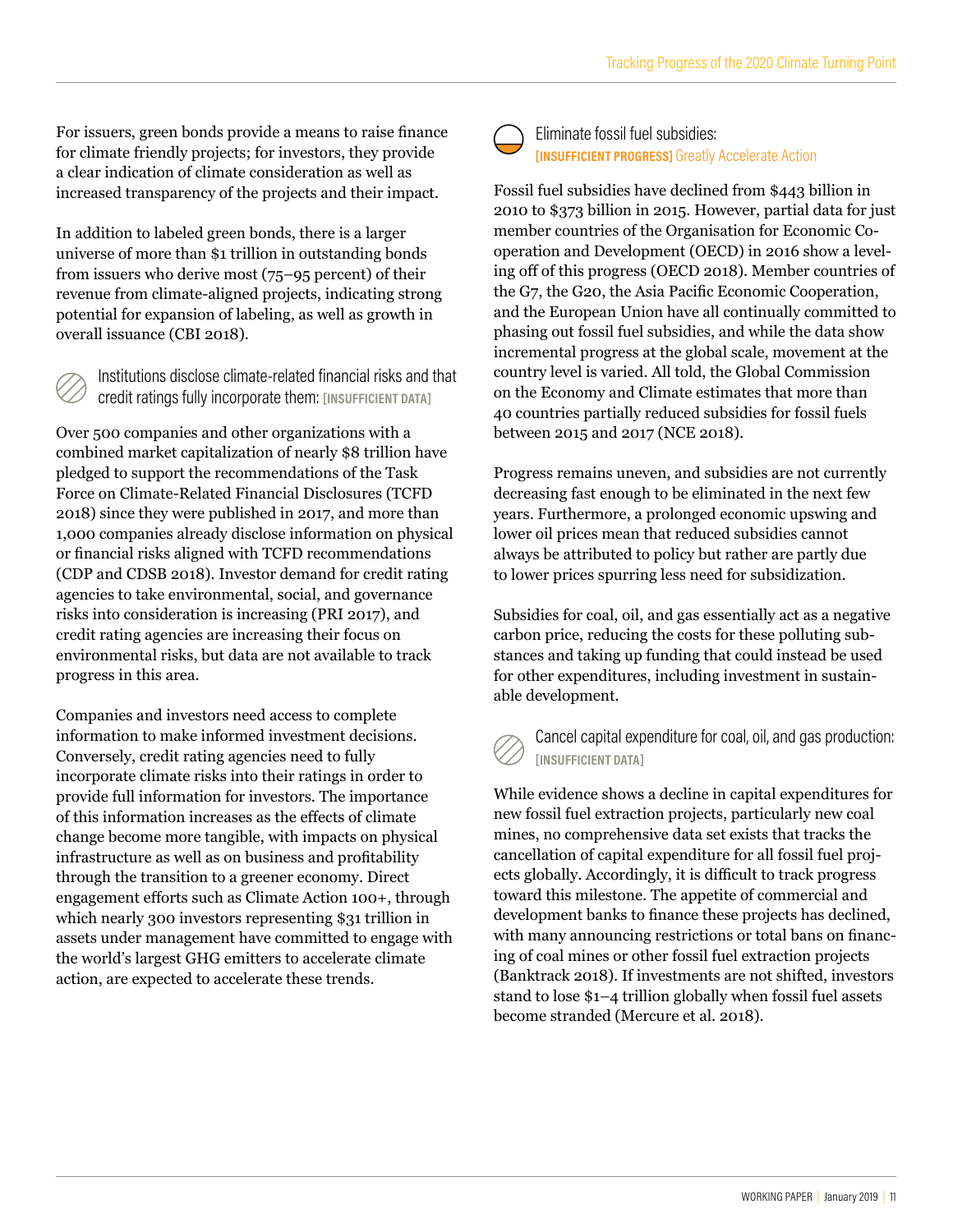The shift away from fossil fuels, especially coal, is under way, with effects being felt as renewable energy already outcompetes coal on price in many markets (Benn et al. 2018). Looking ahead, this shift toward renewable energy is expected to continue as technologies advance and costs continue to fall.



Implement a carbon pricing mechanism within and across all major economies: **[INSUFFICIENT PROGRESS]** Greatly Accelerate Action

As of late 2018, 52 national and subnational carbon taxes or emission trading schemes (ETS) had been implemented or were planned for implementation, including 25 ETS and 27 carbon taxes covering 19.5 percent of global GHG emissions, according to the World Bank (World Bank 2018b). This represents a nearly fourfold increase from 10 years ago when 5 percent of emissions were covered. Fourteen of the G20 economies have a national or subnational carbon tax or ETS planned or implemented. Many of these pricing initiatives, however, can increase their prices and expand the scope of their emissions coverage in order to increase their impact.

Well-designed carbon pricing schemes can be set up as revenue-neutral, and proceeds can be redistributed back to households in the form of rebates higher than the cost they incurred (Nuccitelli 2018).

### OPTIONS FOR 2020 NDC ENHANCEMENT: **FINANCE**

Discussion of climate finance in the first NDCs is largely with regard to countries specifying conditional elements of NDCs and describing finance needed to implement their NDCs. However, some countries also mention specific financial mechanisms. Fifteen countries mention the intention to reduce or remove fossil fuel subsidies, but these do not include the countries that provide the bulk of global fossil fuel subsidies (Climate Watch 2018). Additionally, over 80 mention market-based mechanisms and carbon pricing (DIE 2018). In enhanced or updated NDCs, there is an opportunity to accelerate and increase the ambition of these commitments and include new ones—for example, to halt production of fossil fuel reserves.

We are seeing a shift to a new, more sustainable way of living across all sectors of the economy. Shifts in investments, plummeting costs of clean energy technologies, and increased understanding of climate impacts, with communities connecting the dots between extreme events and human-induced warming, are driving scores of companies and countries to enhance their climate commitments.

Reaching most of the milestones laid out in *2020: The Climate Turning Point* is still technically feasible, but whether they are met depends upon much more concerted policy and investment action, alongside shifts in behavior and mindsets. We are already at the cusp of achieving several of them. However, across the board, we need to deepen action and unlock ambition across all sectors and geographies.

Meeting the milestones outlined in this report is far from easy, but if we are successful, we will have a better chance of peaking global emissions by 2020, our climate turning point (Revill and Harris 2017). Realizing this vision will bring signifcant economic gains, create more resilient and secure livelihoods, increase job opportunities, ensure our air and water is clean, protect human health, fashion more livable cities, and protect species and ecosystems and the services they provide (NCE 2018). The 2020 turning point will allow us to make this future a reality. It's necessary, desirable, and achievable.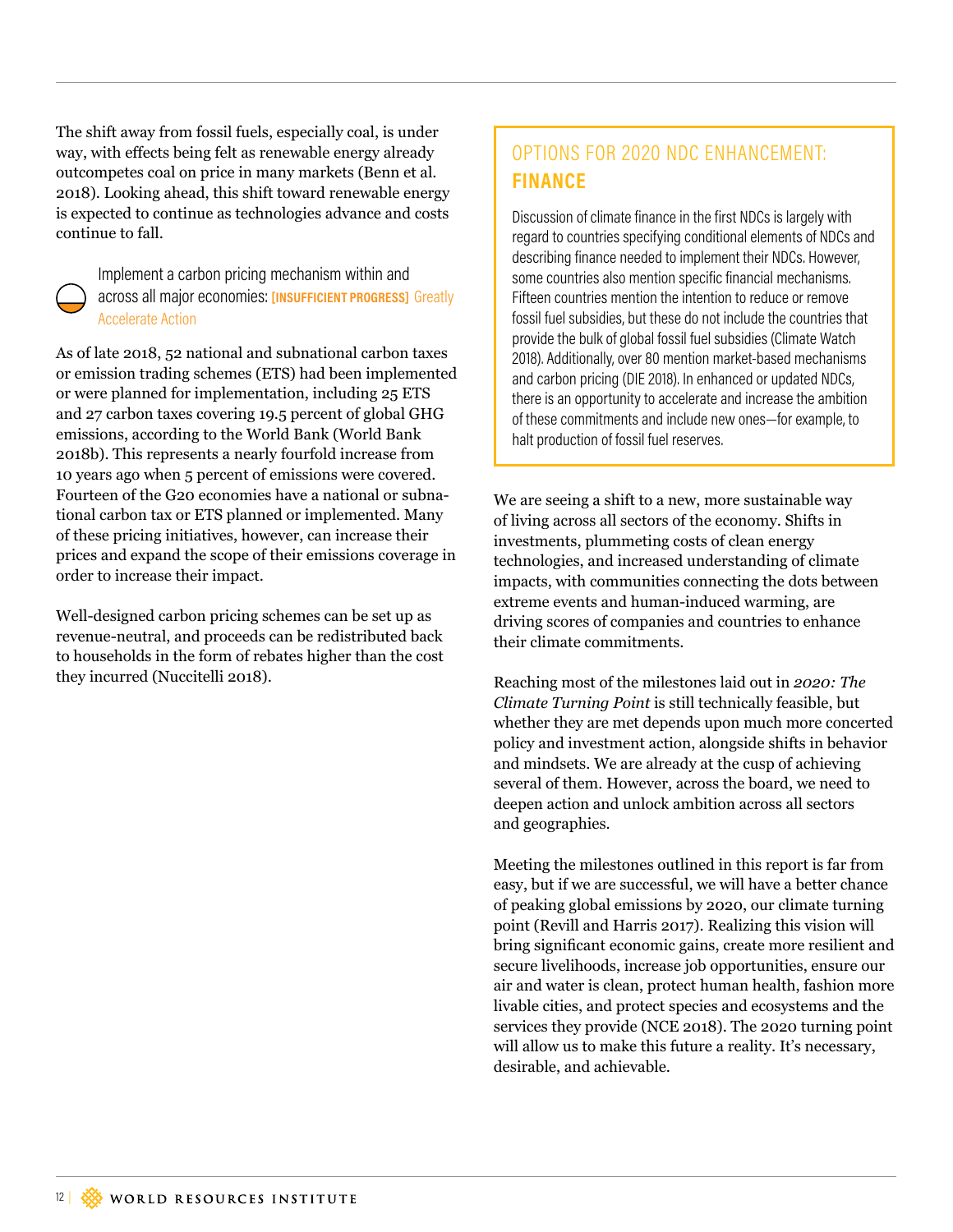#### Figure ES-2 | **Summary of Progress Toward 2020 Outcomes**



#### 2020 **ENERGY** MILESTONE

#### **OUTCOMES PROGRESS**



Renewables make up at least 30 percent of the world's electricity supply **[DEMONSTRATED PROGRESS]**

No new coal-fired power plants being built **[INSUFFICIENT PROGRESS]**

All existing coal-fired power plants are in the process of being retired **[OFF TRACK]**



2020 **TRANSPORT** MILESTONE

#### **OUTCOMES PROGRESS**

Electric vehicles account for 15–20% of new car sales globally **[INSUFFICIENT PROGRESS]**

Heavy-duty vehicle eficiency standards are 20% higher across all major economies; transport routes in major cities are operated with zero emissions modes **[INSUFFICIENT PROGRESS]**

Public transport doubles its market share **[INSUFFICIENT PROGRESS]**

The aviation sector reduces total emissions per kilometer traveled by 20% below 2013 levels **[INSUFFICIENT PROGRESS]**

The shipping sector announces plans for market measures or other instruments to eliminate emissions from their sector **[ON TRACK]**

### 2020 **LAND USE** MILESTONE

#### **OUTCOMES PROGRESS**

The world's nations, civil society institutions, and corporations act to end net deforestation by the 2020s, putting us on a path to reducing emissions from forestry and other land use 95% below 2010 levels by 2030:

| v | ×,<br>r            |
|---|--------------------|
|   | ٦<br>٠<br>۰.<br>., |
|   | . .                |

Net natural forest loss **[INSUFFICIENT PROGRESS]**

Gross tree cover loss **[OFF TRACK]**

Restore and conserve at least 150 million hectares of degraded land, enhancing biodiversity and building ecosystem resilience **[INSUFFICIENT DATA]**

Ramp up the implementation of sustainable agricultural practices that reduce CO $_{_2}$  emissions, increase CO $_{_2}$  removals, and halt the growth in non-CO $_2$  emissions:

Practices to reduce CO<sub>2</sub> and non-CO<sub>2</sub> emissions **[OFF TRACK]** 

Practices to increase CO<sub>2</sub> removals [INSUFFICIENT DATA]

#### 2020 **INDUSTRY** MILESTONE

#### **OUTCOMES PROGRESS**

Heavy industry firms have developed, published, and begun implementing roadmaps for their transition to a decarbonized economy in 2050:



Heavy industry firms have developed and published roadmaps **[INSUFFICIENT PROGRESS]**

Heavy industry firms have begun implementing roadmaps **[INSUFFICIENT DATA]**

Heavy industries are increasing their energy, emission, and material eficiencies and are on a trajectory to halve emissions by 2050 using science-based targets **[INSUFFICIENT PROGRESS]**



#### 2020 **INFRASTRUCTURE** MILESTONE

#### **OUTCOMES PROGRESS**



At least USD \$300 billion is invested annually to support infrastructure decarbonization, in addition to the necessary \$6 trillion in annual business-as-usual infrastructure **[INSUFFICIENT DATA]**



New buildings are built to zero or near-zero energy standards **[INSUFFICIENT PROGRESS]**



At least 3 percent of the world's existing building stock, on average, is upgraded to zero or near-zero emissions structures annually **[INSUFFICIENT DATA]**



### 2020 **FINANCE** MILESTONE

#### **OUTCOMES PROGRESS**

Invest at least \$200 billion of public and \$800 billion of private resources in climate action each year:

Public **[ON TRACK]**  $\langle \rangle$  Private [INSUFFICIENT DATA] Increase the amount of philanthropic funding for the climate movement by 10x from 2016 levels **[INSUFFICIENT PROGRESS]** Multiply the green bond market annual issuance by 10x from 2016 levels

**[INSUFFICIENT PROGRESS]**

Institutions disclose climate-related financial risks and credit ratings fully incorporate them **[INSUFFICIENT DATA]**



Cancel capital expenditure for coal, oil, and gas production **[INSUFFICIENT DATA]**

Implement a carbon pricing mechanism within and across all major economies **[INSUFFICIENT PROGRESS]**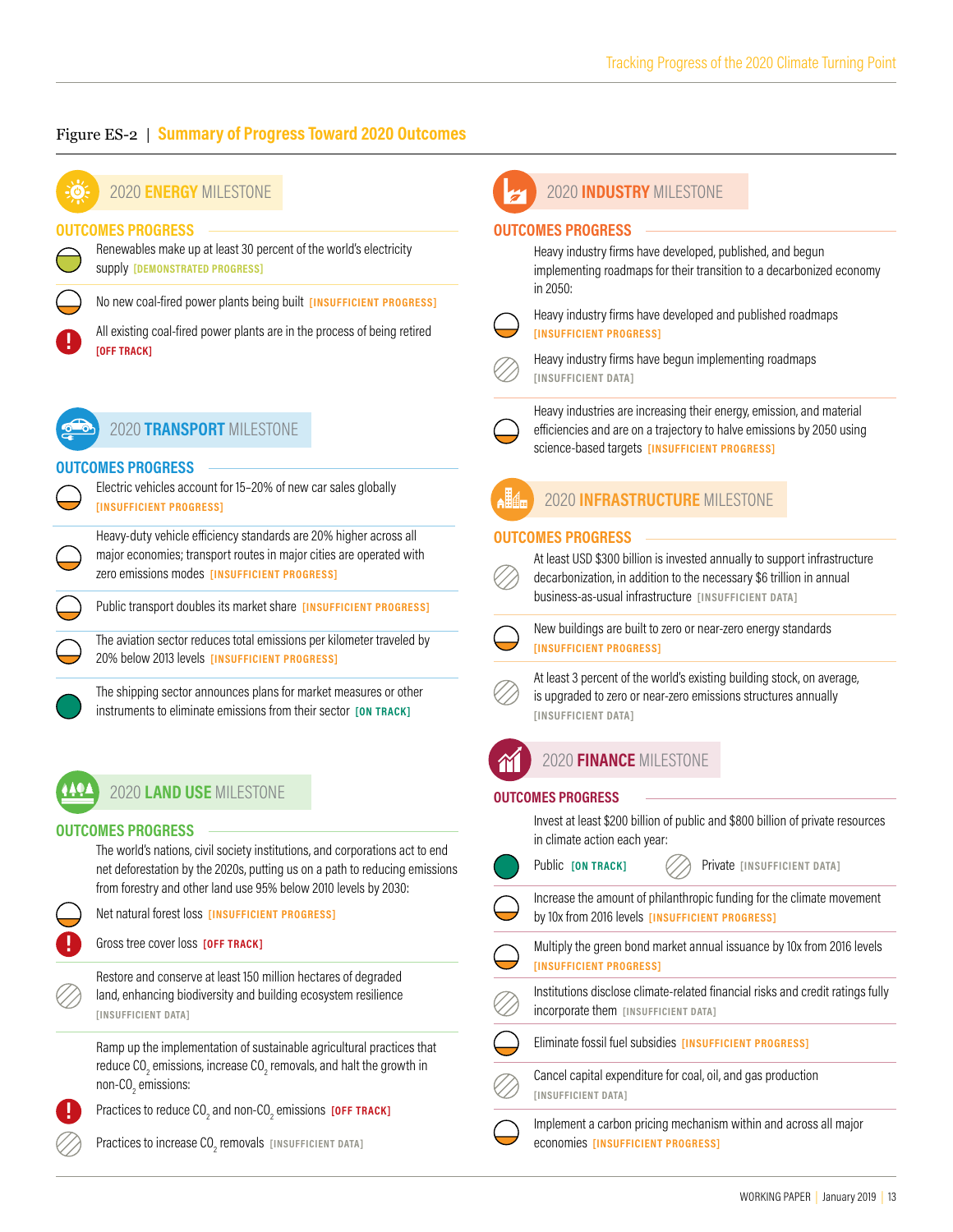### ENDNOTES

- 1. Defined as with business activity of chemicals, construction materials, mining-coal, mining-aluminum, other metals, and oil and gas.
- 2. Sectors: chemicals; mining—metals (iron, aluminum, other metals); mining—coal; construction materials.
- 3. Developed countries have the discretion to choose what counts toward climate finance and have adopted diferent approaches for doing so (Nakhooda et al. 2013).
- 4. As of January 10, 2019; https://www.worldgbc.org/thecommitment.
- 5. This includes \$224 billion from the public sector and \$230 billion from the private sector.
- 6. Investments in energy eficiency are excluded from the lower estimate due to lack of granularity in the data in terms of financial instrument, the source and destination of the finance, and the possibility that these investments are locking in infrastructure that is more eficient but not compatible with a 1.5°C pathway.
- 7. With the data available, this figure is considering only funding provided by U.S. foundations (estimated at \$259 million in 2015 by the Foundation Center) scaled up by a factor of 10, as in the outcome text.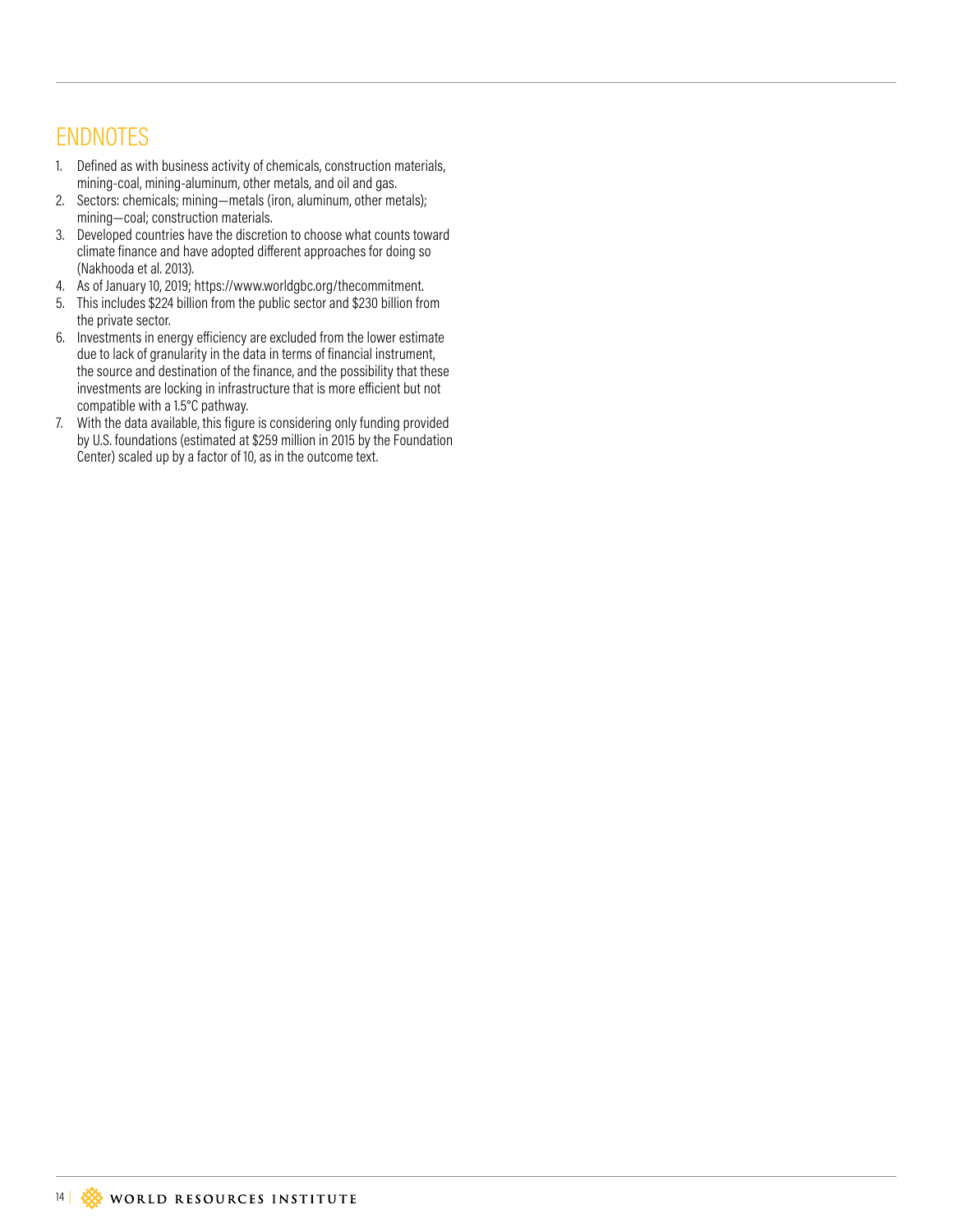### **REFERENCES**

Arabella Advisors. 2018. *The Global Fossil Fuel Divestment and Clean Energy Investment Movement.* 2018 report. https://www.arabellaadvisors.com/wpcontent/uploads/2018/09/Global-Divestment-Report-2018.pdf.

Banktrack. 2018. "List of Banks That Ended Direct Finance for New Coal Mines/Plants." December 13. https://www.banktrack.org/campaign/list\_of\_ banks that ended direct finance for new coal minesplants.

Benn, A., P. Bodnar, J. Mitchell, and J. Waller. 2018. "Managing the Coal Capital Transition: Collaborative Opportunities for Asset Owners, Policymakers and Environmental Advocates." https://www.rmi.org/insight/managing-coalcapital-transition/.

BNEF (Bloomberg New Energy Finance). 2018a. "Emerging Markets 2018 Outlook: Energy Transition in the World's Fastest Growing Economies." November 27. http://global-climatescope.org/assets/data/reports/ climatescope-2018-report-en.pdf.

BNEF. 2018b. "Cumulative Global EV Sales Hit 4 Million." August 30. https:// about.bnef.com/blog/cumulative-global-ev-sales-hit-4-million/.

BNEF. 2018c. "Electric Vehicle Outlook 2018." https://about.bnef.com/electricvehicle-outlook/.

C40. 2018a. "Fossil-Fuel-Free Streets Declaration." https://www.c40.org/ other/fossil-fuel-free-streets-declaration.

C40. 2018b. "Scores of Cities Commit to Bold Climate Action to Deliver on the Highest Ambition of Paris Agreement." https://www.c40.org/press\_releases/ scores-of-cities-commit-to-bold-climate-action-to-deliver-on-the-highestambition-of-paris-agreement.

CBI (Climate Bonds Initiative). 2018. "Bonds and Climate Change: The State of the Market 2018." https://www.climatebonds.net/resources/reports/bondsand-climate-change-state-market-2018.

CDP and CDSB (Climate Disclosure Standards Board). 2018. "Ready or Not: Are Companies Prepared for the TCFD Recommendations?" https://www. cdsb.net/sites/default/files/tcfd\_preparedness\_report\_final.pdf.

ClimateWatch. 2018. "Climate Watch: NDC Content." World Resources Institute. https://www.climatewatchdata.org/ndcs-content.

ClimateWorks. 2018. "Philanthropy Announcement." ClimateWorks Foundation. September 14. https://www.climateworks.org/ philanthropyannouncement/.

CoalSwarm. 2018. "Summary Statistics." End Coal. https://endcoal.org/globalcoal-plant-tracker/summary-statistics/.

DIE (Deutsches Institut für Entwicklungspolitik/German Development Institute). 2018. "Klimalog: NDC Explorer." DIE, African Centre for Technology Studies (ACTS), Stockholm Environment Institute (SEI). https://klimalog. die-gdi.de/ndc/#.

Ding, H., S. Faruqi, A. Wu, J.C. Altamirano, A.A. Ortega, M. Verdone, R.Z. Cristales, R. Chazdon, and W. Vergara. 2017. *Roots of Prosperity: The Economics and Finance of Restoring Land.* December. Washington, DC: World Resources Institute.

Donofrio, S., P. Rothrock, and J. Leonard. 2017. "Supply Change: Tracking Corporate Commitments to Deforestation-Free Supply Chains." Supply Change. March. https://www.forest-trends.org/wp-content/uploads/2017/03/ 2017SupplyChange\_FINAL.pdf.

ETC (Energy Transition Commission). 2018. *Mission Possible: Reaching Net-Zero Carbon Emissions from Harder-to-Abate Sectors by Mid-century.* http://www.energy-transitions.org/sites/default/files/ETC\_MissionPossible\_ FullReport.pdf.

FAO (Food and Agriculture Organization of the United Nations). 2018. "FAOSTAT." Food and Agriculture Organization Corporate Statistical Database. February 12. http://www.fao.org/faostat/en/#data/GT.

Fossil Free. 2018. "Fossil Free: Full List of Divestment Commitments." https://gofossilfree.org/divestment/commitments/.

Foundation Center. 2018. "Current Trends in Philanthropy: U.S. Foundation Support for Climate Action." *PhilanTopic* (blog), November 9. https:// pndblog.typepad.com/pndblog/2018/11/current-trends-in-philanthropy-usfoundation-support-for-climate-action-1.html.

GABC (Global Alliance for Buildings and Construction). 2016. "Roadmap for Transition towards Low-GHG and Resilient Buildings." https://www. globalabc.org/uploads/media/default/0001/01/0d6a71a346ea7e6841b1b29c77 eba6d6ae986103.pdf.

GFEI (Global Fuel Economy Initiative). 2017. "Targeting Heavy Duty Vehicle Fuel Economy." https://www.globalfueleconomy.org/data-and-research/ publications/targeting-heavy-duty-vehicle-fuel-economy.

Global Covenant of Mayors. 2018. "Join the One Planet Charter and Let's Step Up Climate Action in 2018!" June 12. https://www.globalcovenantofmayors. org/press/join-one-planet-charter-lets-step-climate-action-2018/.

Gütschow, J., M.L. Jefery, R. Gieseke, and R. Gebel. 2018. "The PRIMAP-Hist National Historical Emissions Time Series (1850–2015). V. 1.2. GFZ Data Services." *Earth System Science Data.* doi:http://doi.org/10.5880/PIK.2018.003.

Hansen, M.C., University of Maryland, Google, USGS, and NASA. 2018. "Global Forest Watch." October. http://data.globalforestwatch.org/datasets/63f9425c 45404c36a23495ed7bef1314.

IEA (International Energy Agency). 2017a. "The Future of Trucks— Implications for Energy and the Environment." Paris: OECD/IEA. https://www.iea.org/publications/freepublications/publication/ TheFutureofTrucksImplicationsforEnergyandtheEnvironment.pdf.

IEA. 2017b. "Energy Technology Perspectives 2017—Catalysing Energy Technology Transformations." Paris: OECD/IEA. https://www.iea.org/etp2017/.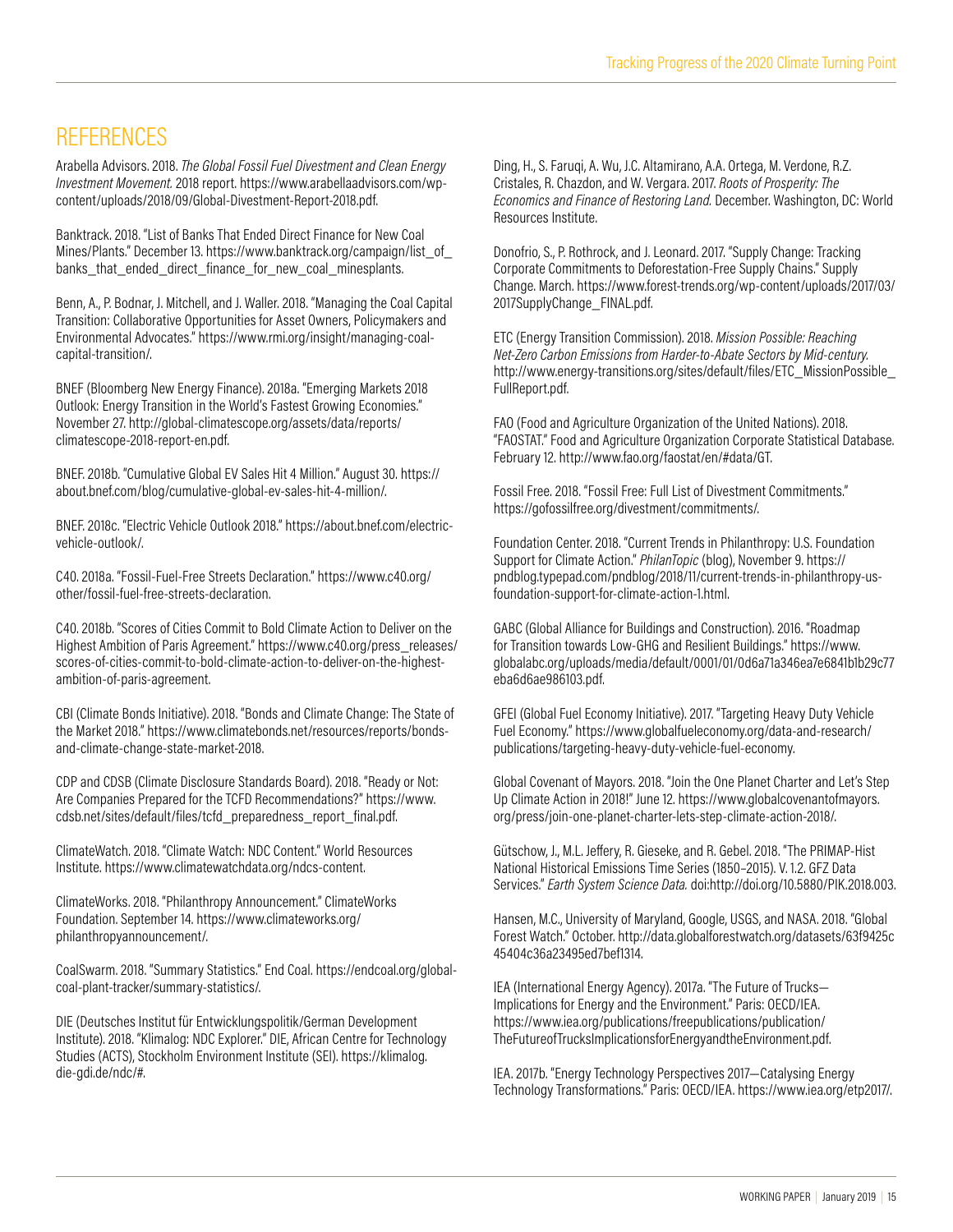IEA. 2018a. "Renewables 2018: Market Analysis and Forecast 2018–2023." https://www.iea.org/renewables2018/power/.

IEA. 2018b. "Global Energy and CO<sub>2</sub> Status Report: The Latest Trends in Energy and Emissions in 2017." https://www.iea.org/publications/ freepublications/publication/GECO2017.pdf.

IEA. 2018c. "Tracking Clean Energy Progress." https://www.iea.org/tcep/.

IEA. 2018d. "Building Energy Eficiency Policies." https://www.iea.org/beep/.

IMO (International Maritime Organization). 2018. "UN Body Adopts Climate Change Strategy for Shipping." http://www.imo.org/en/mediacentre/ pressbriefings/pages/06ghginitialstrategy.aspx.

IRENA (International Renewable Energy Agency). 2018a. "Global Energy Transformation: A Roadmap to 2050." https://irena.org/-/media/Files/IRENA/ Agency/Publication/2018/Apr/IRENA\_Report\_GET\_2018.pdf.

IRENA. 2018b. "Renewable Power Generation Costs in 2017: Key Findings and Executive Summary." http://www.irena.org/-/media/Files/IRENA/Agency/ Publication/2018/Jan/IRENA\_2017\_Power\_Costs\_2018\_summary.pdf.

IUCN (International Union for Conservation of Nature). 2017. "Bonn Challenge Barometer of Progress: Spotlight Report 2017." https://portals.iucn.org/ library/sites/library/files/documents/2017-060.pdf.

Laski, J., and V. Burrows. 2017. *From Thousands to Billions: Coordinated Action towards 100% Net Zero Carbon Buildings by 2050*. World Green Building Council. https://www.worldgbc.org/sites/default/files/From%20 Thousands%20To%20Billions%20WorldGBC%20report\_FINAL%20issue%20 310517.compressed.pdf.

Lazard. 2018. "Lazard's Levelized Cost of Energy Analysis—Version 12.0." https://www.lazard.com/media/450784/lazards-levelized-cost-of-energyversion-120-vfinal.pdf.

MDBs (Multilateral Development Banks). 2018. "2017 Joint Report on Multilateral Development Banks' Climate Finance." Inter-American Development Bank (IDB); European Bank for Reconstruction and Development (EBRD); World Bank (WB); African Development Bank (AfDB); IDB Invest; Asian Development Bank (ADB); European Investment Bank (EIB); Islamic Development Bank (IDB). http://dx.doi.org/10.18235/0001336.

Meltzer, J.P. 2018. "Blending Climate Funds to Finance Low-Carbon, Climate-Resilient Infrastructure." Washington, DC: Brookings Institution. https://www. ssrn.com/abstract=3205293.

Mercure, J.-F., H. Pollitt, J.E. Viñuales, N.R. Edwards, P.B. Holden, U. Chewpreecha, P. Salas, I. Sognnaes, A. Lam, and F. Knobloch. 2018. "Macroeconomic Impact of Stranded Fossil Fuel Assets." *Nature Climate Change* 8 (7): 588–93. doi:10.1038/s41558-018-0182-1.

NCE (New Climate Economy). 2014. *Better Growth, Better Climate: The Global Report.* Global Commission on the Economy and Climate. http://archives. enap.ca/bibliotheques/2014/09/030678240.pdf.

NCE. 2018. "Unlocking the Inclusive Growth Story of the 21st Century." Global Commission on the Economy and Climate. https://newclimateeconomy. report/2018/.

Nuccitelli, D. 2018. "Canada Passed a Carbon Tax That Will Give Most Canadians More Money." *Guardian* (Manchester, UK), October 26. https://www.theguardian.com/environment/climate-consensus-97 per-cent/2018/oct/26/canada-passed-a-carbon-tax-that-will-give-mostcanadians-more-money.

OECD (Organisation for Economic Co-operation and Development). 2017. "ITF Transport Outlook 2017." International Transport Forum. https://www.oecdilibrary.org/transport/itf-transport-outlook-2017\_9789282108000-en.

OECD. 2018. "OECD Companion to the Inventory of Support Measures for Fossil Fuels 2018." https://read.oecd-ilibrary.org/energy/oecd-companion-tothe-inventory-of-support-measures-for-fossil-fuels-2018\_9789264286061 en#page24.

Oliver, P., A. Clark, and C. Meattle. 2018. "Global Climate Finance: An Updated View 2018." Climate Policy Initiative. November. https://climatepolicyinitiative. org/wp-content/uploads/2018/11/Global-Climate-Finance-An-Updated-View-2018.pdf.

PPCA (Powering Past Coal Alliance). 2018. "Members." https:// poweringpastcoal.org/about/Powering\_Past\_Coal\_Alliance\_Members.

PRI (Principles for Responsible Investment). 2017. "Shifting Perceptions: ESG, Credit Risk and Ratings Part 1: The State of Play." https://www.unpri.org/ download?ac=256.

REN21. 2018. *Renewables Global Status Report 2018.* http://www.ren21.net/ gsr-2018/chapters/chapter\_01/chapter\_01/#sub\_4.

Revill, C., and V. Harris. 2017. "*2020: The Climate Turning Point*." Mission 2020 Campaign. http://www.mission2020.global/climate-turning-point/.

SBT (Science Based Targets). 2018. "Companies Taking Action." https://sciencebasedtargets.org/companies-taking-action/.

SLoCaT (Partnership on Sustainable, Low Carbon Transport). 2018. "E-Mobility Trends and Targets." July 27. http://www.slocat.net/sites/default/files/ e-mobility\_overview.pdf.

Supply Change. 2018. "Global Market Overview." http://www.supplychange.org/#remove.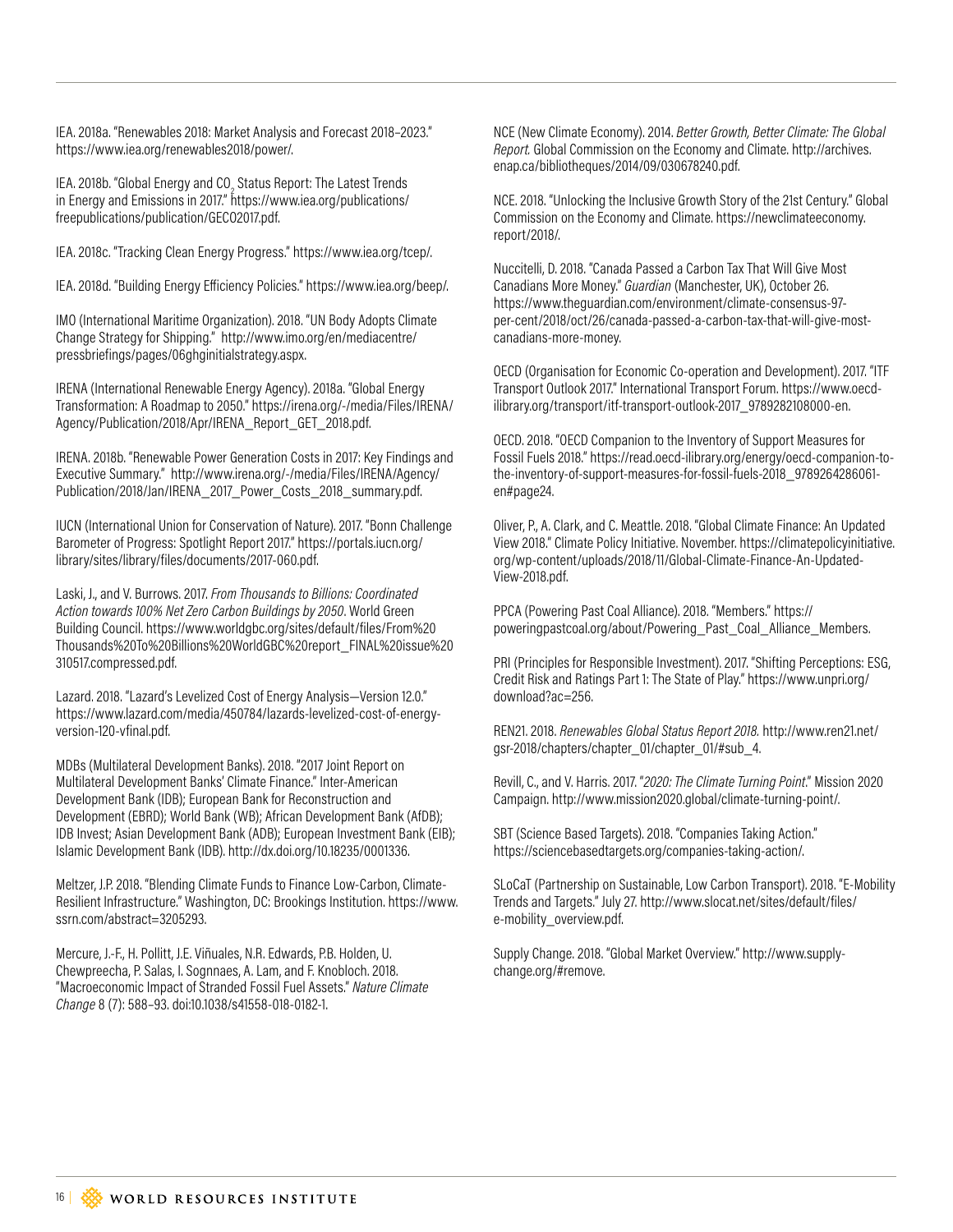TCFD (Task Force on Climate-Related Financial Disclosures). 2018. *Task Force on Climate-Related Financial Disclosures: Status Report*. https://www.fsb-tcfd.org/wp-content/uploads/2018/09/FINAL-2018-TCFD-Status-Report-092618.pdf.

UNFCCC (United Nations Framework Convention on Climate Change). 2018. "Global Climate Action NAZCA." 2018. http://climateaction.unfccc.int/views/ total-actions.html.

Watson, C., A. Ballesteros, B. Buchner, P. Oliver, C. Ott, and G. Simon. 2018. *2018 Biennial Assessment and Overview of Climate Finance Flows.* UNFCCC Standing Committee on Finance. https://unfccc.int/sites/default/files/ resource/2018%20BA%20Technical%20Report%20Final.pdf.

WEF (World Economic Forum). 2017. "Commodities and Forests Agenda 2020: Ten Priorities to Remove Tropical Deforestation." World Economic Forum, September 2017. https://www.tfa2020.org/wp-content/uploads/2017/12/ TFA2020\_CommoditiesandForestsAgenda2020\_Sept2017.pdf.

World Bank. 2018a. "Private Participation in Low-Carbon Infrastructure Investment, 2002–H1 2017 Investment in Low-Carbon Infrastructure." http:// ppi.worldbank.org/~/media/GIAWB/PPI/Documents/Global-Notes/2017\_ Low Carbon Infrastructure PPI.pdf.

World Bank. 2018b. "Carbon Pricing Dashboard." https://carbonpricing dashboard.worldbank.org/map\_data.

WorldGBC (World Green Building Council). 2018. "Leaders Commit to Save 209 Million Tonnes of Carbon Emissions Equivalent (CO<sub>2</sub>e) by 2050 at Launch of World Green Building Council's Net Zero Carbon Buildings Commitment." World Green Building Council. https://www.worldgbc.org/news-media/ WorldGBC-Launches-Net-Zero-Carbon-Buildings-Commitment.

WRI (World Resources Institute). 2017. "CAIT Country GHG Emissions." Washington, DC: WRI. http://cait.wri.org/historical.